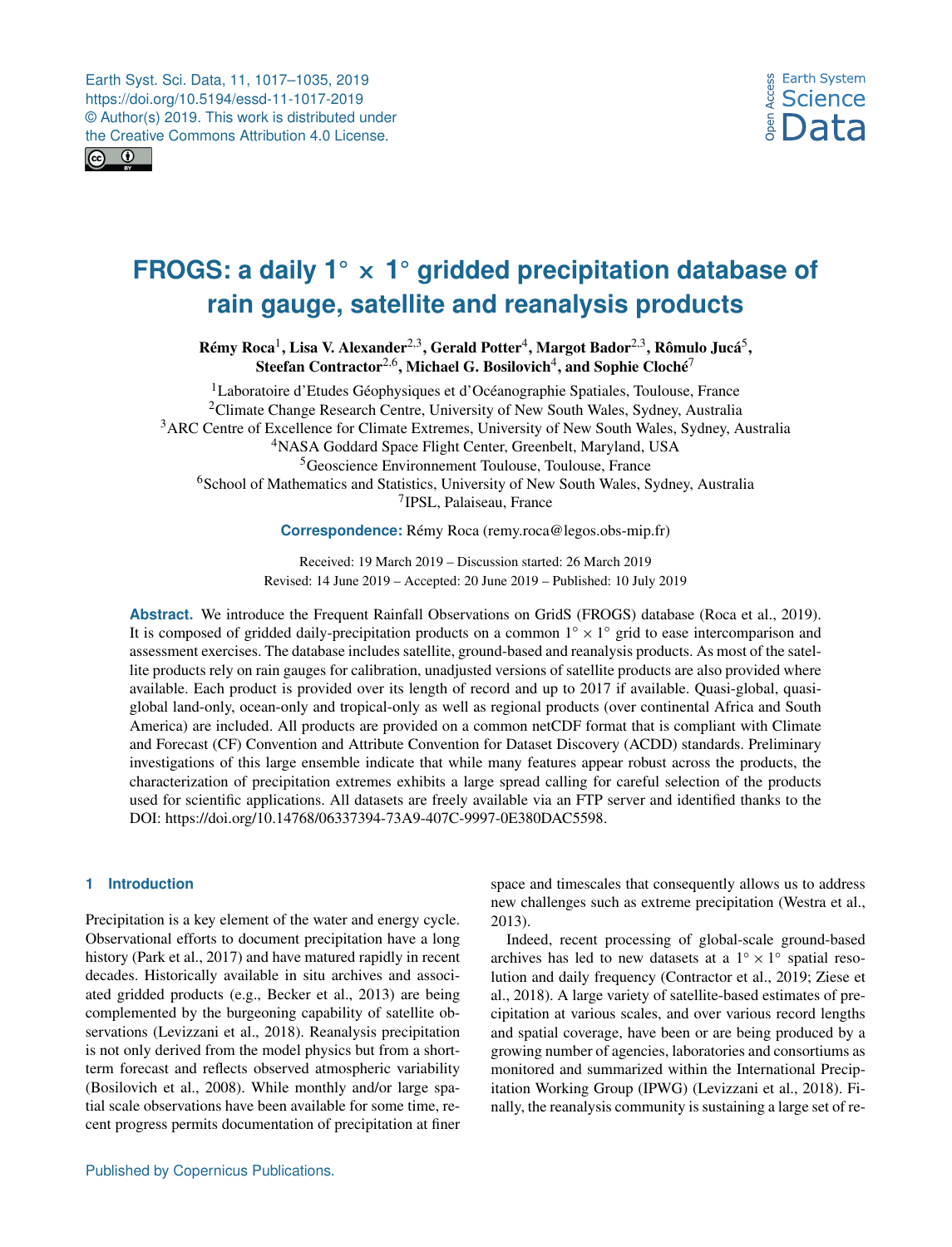analyses, offering products at the  $1^\circ \times 1^\circ$  daily scale (Potter et al., 2018). This large, unique collection of gridded observational datasets opens the possibility of building an ensemble of products similar to the approach taken by the coupled climate model community. This avoids the need to choose only one product for research applications such as model evaluation. However, it is also important to assess the robustness of the various data sources and understand their differences in order to appreciate the uncertainties within the ensemble and guide its formulation.

Recent GEWEX-led (Global Energy and Water Exchanges) assessments have paved the way for efficient and useful coordinated intercomparison and validation exercises: the Cloud Assessment (Stubenrauch et al., 2013) and the Water Vapor Assessment (Schröder et al., 2016, 2019). One of reasons for this success lies in the making of a common gridded database, facilitating the handling of many datasets that were originally available on various grids, resolutions, formats, data types, etc. The Cloud Assessment database encompasses 23 products, mainly remotely sensed, and is now being extended in time and in the number of products available (Claudia Stubenrauch, personal communication, 2018). Within the Water Vapor Assessment, precipitable water spans 22 products, originating from in situ observations, satellite measurements and reanalysis outputs (Schröder et al., 2018). In both assessments though, a common publicly available database has been provided for further analysis after the main assessment effort. Here we follow the legacy of the GEWEX Data Analysis Panel (GDAP) assessments by building a database of daily precipitation with data originating from rain gauges, satellite and reanalysis products. The database, Frequent Rainfall Observations on GridS (FROGS), is released at the beginning of the assessment. This will help to integrate new investigations and its overall assessment recently initiated under the auspices of GEWEX GDAP and IPWG (Haddad and Roca, 2017). This also includes a dedicated effort to analyze extreme events and assess their characteristics under the joint WCRP Grand Challenge on Weather and Climate Extremes–GEWEX GDAP project on "Precipitation Extremes" (Alexander et al., 2018) with a special issue being developed on the topic.

The aim of this paper is to introduce the FROGS database that includes ground-based, satellite and reanalysis products, gridded to a common  $1^\circ \times 1^\circ$  daily-resolution format in support of the above activities. FROGS is first presented by type of observational source. For each precipitation product, we summarize its main characteristics and the regridding methodology used along with some known pros and cons. Section 3 presents some illustrations of the large ensemble of precipitation from FROGS. Section 4 gives the technical details of the database files including how to access the data and how to reference the data using DOI. We end with a conclusion and outlook section.

## **2 The database**

#### 2.1 The ground-based products

In situ products are seen by many as offering a "ground truth", but this is not necessarily the case since they are gridded estimates based on various interpolation algorithms which use incomplete station networks of varying quality and density. All products have their pros and cons especially when it comes to extreme precipitation estimates, and all are limited in data coverage over certain land regions, e.g., Africa. Some include error estimates or quality masks while others do not. Here we have chosen to include products in FROGS, which offer daily-global or quasi-global land estimates. All products are either already available on a  $1° \times 1°$ grid or have been re-interpolated onto that resolution using simple averaging. The list of products is summarized in Table 1, and below we present an overview of each individual product.

# 2.1.1 NOAA CPC global daily analysis

The NOAA CPC unified gauge-based analysis of global daily precipitation (Chen et al., 2008; Xie et al., 2010) interpolates data from over 30 000 stations over land onto a regular grid with dedicated quality control (QC) and accounting for topographic biases (Xie et al., 2007). The QC is performed through historical record comparisons and neighbor checks, concurrent radar and/or satellite observations and utilizes numerical model forecasts. The gauge reports come from multiple sources including GTS, COOP and other national and international agencies. The daily analysis is constructed on a  $0.125^\circ \times 0.125^\circ$  grid over the entire global land area but is released on a  $0.5^{\circ} \times 0.5^{\circ}$  grid for the period since 1979. The high resolution and station density are key strengths of the dataset, but the quality of the gauge-based analysis is poor in data-sparse regions and accumulations can differ from country to country based on time of observation leading to potential discontinuities across national boundaries. A possible inhomogeneity in the early part of the record has also been recorded with a large decrease in total precipitation and number of wet days between 1981 and 1982. There are two versions of the dataset: (i) a "retrospective version" available from 1979 to 2005 which uses all the available  $\sim$  30000 stations and (ii) a "real-time version" which uses  $\sim$  17000 stations and spans 2006–present; the main changes being over the CONUS region. The two versions remain temporally homogeneous (Ping-Ping Xie, personal communication, 2019). For FROGS, the two  $0.5^{\circ} \times 0.5^{\circ}$  resolution products are merged and are then averaged onto the common  $1^\circ \times 1^\circ$  grid using a simple arithmetical mean calculation.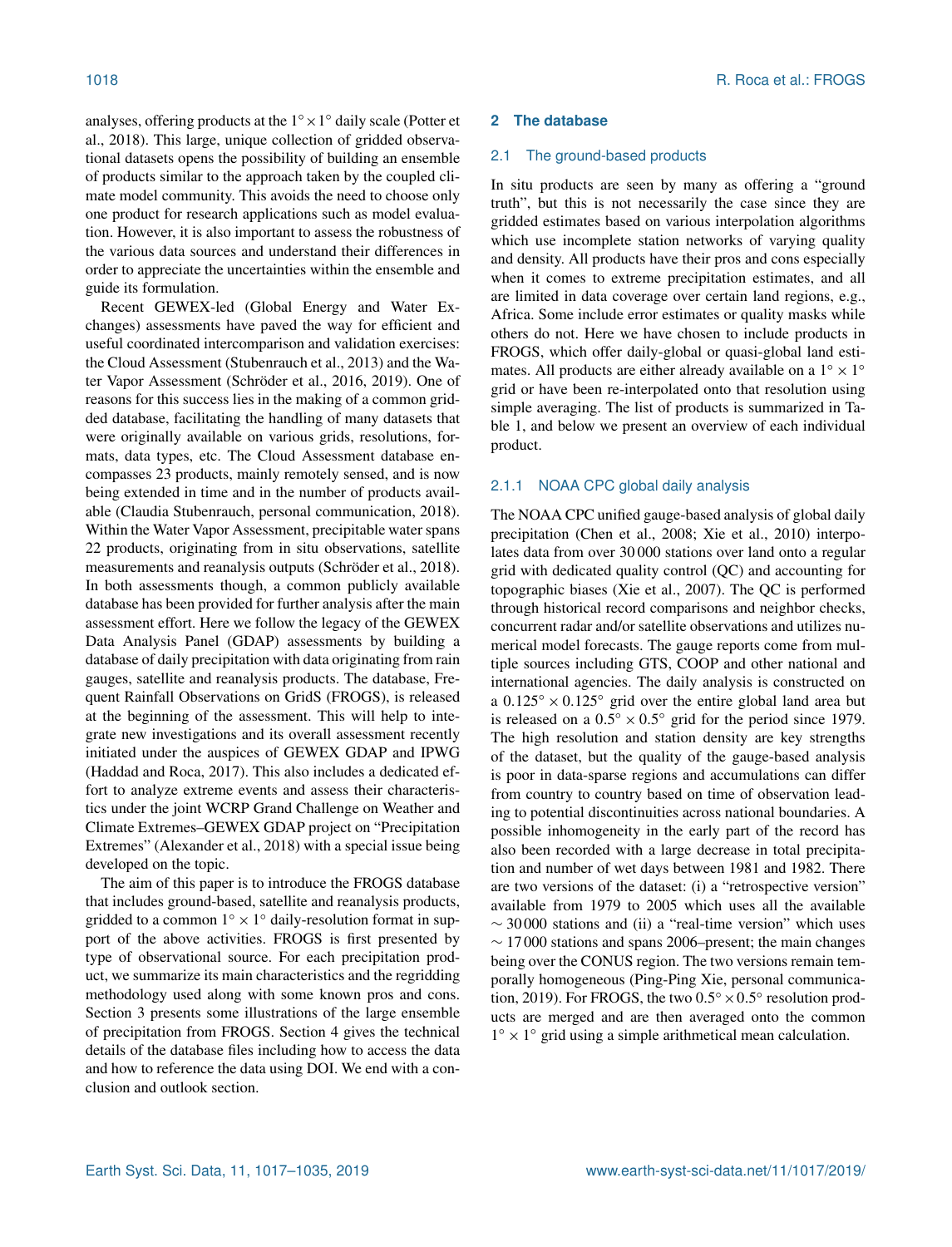**Table 1.** The ground-based datasets.

| Product short name and<br>version | Period used | Spatial<br>coverage            | References               |
|-----------------------------------|-------------|--------------------------------|--------------------------|
| CPC.                              | 1979-2017   | $60^{\circ}$ S-90 $^{\circ}$ N | Xie et al. (2010)        |
| GPCC Full Daily v2018             | 1982-2016   | $60^{\circ}$ S-90° N           | Ziese et al. (2018)      |
| GPCC Full Daily v1                | 1982-2013   | $60^{\circ}$ S-90 $^{\circ}$ N | Becker et al. (2013)     |
| <b>GPCC First Guess v1</b>        | 2009-2016   | $60^\circ$ S-90 $^\circ$ N     | Becker et al. (2013)     |
| <b>REGEN All V1-2019</b>          | 1950-2016   | $60^{\circ}$ S-90 $^{\circ}$ N | Contractor et al. (2019) |
| REGEN Long V1-2019                | 1950-2016   | $60^{\circ}$ S-90 $^{\circ}$ N | Contractor et al. (2019) |

# 2.1.2 The Global Precipitation Climatology Centre (GPCC) daily products

The Global Precipitation Climatology Centre (GPCC) builds a suite of gridded precipitation products based on rain gauge measurements and comprehensive quality control (Becker et al., 2013). In particular a full global  $1^\circ \times 1^\circ$  daily analysis is available as well as a first-guess analysis product (Schamm et al., 2014). GPCC products have the advantage that they can access more data than available to other products, but due to data restrictions they cannot share raw station data (Becker et al., 2013). Here, the GPCC Full Data Daily V1 (GPCC-FDDv1) product (Schamm et al., 2014) is made available up to December 2013. In the GPCC-FDDv1, station data were interpolated using ordinary block kriging, a stochastic interpolation method which accounts for the statistical structure of precipitation in terms of a distance-weighted spatial autocorrelation function. The daily-precipitation estimates represent area averages which result in estimates directly comparable to other forms of data that produce area average estimates such as satellite products. Also included in FROGS is the recent Full Data Daily V2018 (GPCC-V2018) product, which was released in June 2018 and covers 1982 to 2016 (Ziese et al., 2018). In addition to more data and a more advanced quality control, the main difference between GPCC-V2018 and to GPCC-FDDv1 is that a modified SPHEREMAP interpolation scheme (Becker et al., 2013) is used rather than ordinary block kriging to align with the method that is applied to GPCC's monthly products. The GPCC recommends the GPCC-V2018 product for analyses of extreme events and related statistics at daily resolution; however to date there have been no independent analyses to confirm this. Finally, the first-guess product based on NRT stations is also used for the recent period from 2009 to 2016.

## 2.1.3 REGEN datasets

REGEN is the name given to a set of daily-land-based precipitation datasets created through a collaboration with the University Of New South Wales (UNSW), GPCC and NOAA's National Center for Environmental Information (NCEI). There are two related datasets that are currently available on a  $1^\circ \times 1^\circ$  daily grid resolution (Contractor et al.,

2019): (i) "REGEN-All" which interpolates all available station data and (ii) "REGEN-Long" which only considers stations that have a minimum of 40 years of data (long-term stations only). The REGEN products combine the GPCC in situ data used to create the  $1° \times 1°$  GPCC-FDDv1 product described above with data from the Global Historical Climatology Network-Daily (GHCN-D) and other sources which results in unprecedented station density and length of record (since 1950) compared to other existing products. The REGEN-All dataset contains an average of over 50 000 station records per day. The two REGEN products use the ordinary block kriging algorithm described in Schamm et al. (2014) to interpolate the data onto a  $1° \times 1°$  grid resolution. The gridded fields are also supplemented with metadata including number of observations, standard deviation, kriging error and data quality mask. The addition of metadata is a key strength of REGEN-All along with the number of observations utilized. However, the dataset does suffer from a varying station network over time (e.g., stations per day double in North America after 2000 and decrease substantially in South America from the late 1990s and in India since the 1970s). However as this is a very new dataset, testing has been limited and so the effect of network changes has not been fully explored. The version V1-2019 of REGEN products is included in the FROGS database.

# 2.2 The satellite-based products

Most of the "satellite" precipitation estimation products make use of ancillary, non-satellite data in their estimations and these enriched products are regarded as the best estimate. Nevertheless, for most of these products, an unadjusted version is also available and is included here. Hardly any dataset is truly global, and we present below the quasi-global land and ocean datasets as well as the ocean-only and the land-only quasi-global data products currently available in FROGS. The database is completed with some regional products including tropical land and oceans or ones covering only continental Africa and South America. The list of products is summarized in Table 2 as well as information regarding their respective spatial and temporal coverage.

Most of the products are available at the daily scale, and so this is the version we use. The day is defined over the 00:00–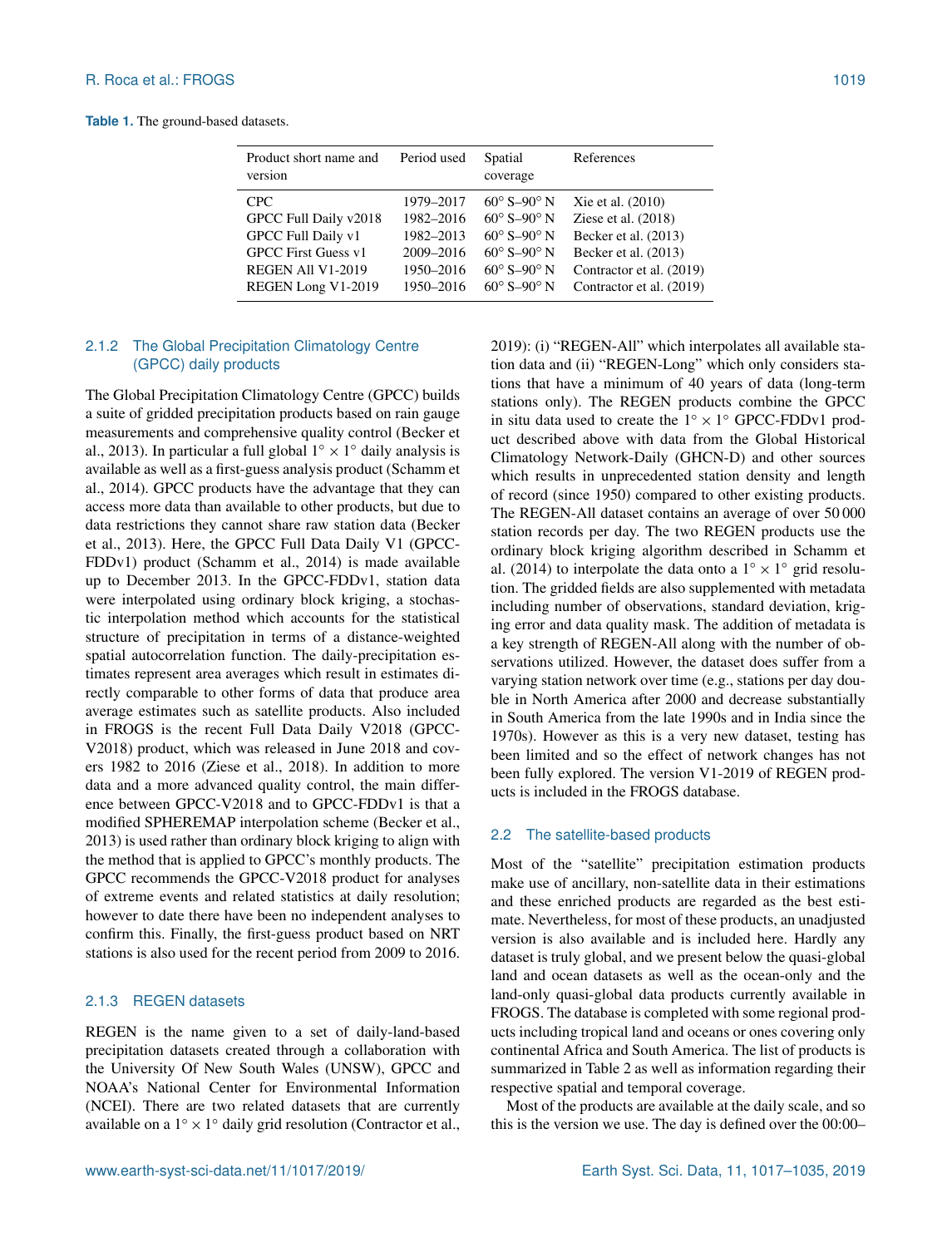#### **Table 2.** The satellite-based datasets.

| Product short name and<br>version | Period used | Spatial<br>coverage            | Use of rain<br>gauge data | Use of IR<br>satellite data | Use of MW satellite<br>data rainfall estimate | Main scientific<br>references and ATBD |
|-----------------------------------|-------------|--------------------------------|---------------------------|-----------------------------|-----------------------------------------------|----------------------------------------|
| Satellite-based quasi-global      |             |                                |                           |                             |                                               |                                        |
| 3B42 v7.0                         | 1998-2016   | $50^\circ$ S- $50^\circ$ N     | yes                       | yes                         | multiple platforms                            | Huffman et al. (2007)                  |
| 3B42 v7.0 IR                      | 1998-2016   | $50^\circ$ S- $50^\circ$ N     | no                        | yes                         | no                                            | Huffman et al. (2007)                  |
| 3B42 v7.0 MW                      | 1998-2016   | $50^\circ$ S- $50^\circ$ N     | no                        | no                          | yes                                           | Huffman et al. (2007)                  |
| 3B42 RT v7.0                      | 2000-2017   | $50^{\circ}$ S- $50^{\circ}$ N | yes                       | yes                         | multiple platforms                            | Huffman et al. (2007)                  |
| 3B42 RT v7.0 uncalibrated         | 2000-2017   | $50^{\circ}$ S- $50^{\circ}$ N | no                        | yes                         | multiple platforms                            | Huffman et al. (2007)                  |
| GSMaP-RNL-gauge v6.0              | 2001-2013   | $50^{\circ}$ S- $50^{\circ}$ N | yes                       | yes                         | multiple platforms                            | Kubota et al. (2007)                   |
| GSMaP-RNL-no gauge v6.0           | 2001-2013   | $50^{\circ}$ S- $50^{\circ}$ N | no                        | yes                         | multiple platforms                            | Kubota et al. (2007)                   |
| GSMaP-NRT-gauge v6.0              | 2001-2017   | $50^{\circ}$ S- $50^{\circ}$ N | yes                       | yes                         | multiple platforms                            | Kubota et al. (2007)                   |
| GSMaP-NRT-no gauge v6.0           | 2001-2017   | $50^{\circ}$ S- $50^{\circ}$ N | no                        | yes                         | multiple platforms                            | Kubota et al. (2007)                   |
| PERSIANN CDR v1 r1                | 1983-2017   | $50^{\circ}$ S- $50^{\circ}$ N | yes                       | yes                         | no                                            | Ashouri et al. (2015),                 |
|                                   |             |                                |                           |                             |                                               | Sorooshian et al. (2014)               |
| CMORPH V1.0, RAW                  | 1998-2017   | $60^\circ$ S- $60^\circ$ N     | no                        | yes                         | multiple platforms                            | Xie et al. (2017)                      |
| CMORPH V1.0, CRT                  | 1998-2017   | $60^\circ$ S-60 $^\circ$ N     | yes                       | yes                         | multiple platforms                            | Xie et al. (2017)                      |
| GPCP 1DD CDR v1.3                 | 1997-2017   | $90^\circ$ S- $90^\circ$ N     | yes                       | yes                         | one platform                                  | Huffman et al. (2001)                  |
| Land only                         |             |                                |                           |                             |                                               |                                        |
| CHIRPS v2.0                       | 1981-2016   | $50^{\circ}$ S- $50^{\circ}$ N | yes                       | yes                         | no                                            | Funk et al. (2015)                     |
|                                   |             | Land only                      |                           |                             |                                               |                                        |
| CHIRP v2.0                        | 1981-2016   | $50^{\circ}$ S- $50^{\circ}$ N | yes                       | yes                         | no                                            | Funk et al. (2015)                     |
|                                   |             | Land only                      |                           |                             |                                               |                                        |
| <b>SM2RAIN-CCI</b>                | 1998-2015   | Global                         | no                        | no                          | no                                            | Ciabatta et al. (2018)                 |
|                                   |             | Land only                      |                           |                             |                                               |                                        |
| Ocean only                        |             |                                |                           |                             |                                               |                                        |
| <b>HOAPS</b>                      | 1996-2014   | ocean only                     | no                        | no                          | multiple platforms                            | Andersson et al. (2017)                |
| Satellite-based regional          |             |                                |                           |                             |                                               |                                        |
| TAPEER v1.5                       | 2012-2016   | $30^{\circ}$ S-30 $^{\circ}$ N | no                        | yes                         | multiple platforms                            | Roca et al. (2018)                     |
| TAMSAT <sub>v2</sub>              | 1983-2017   | Africa (land only)             | yes                       | yes                         | no                                            | Maidment et al. (2017)                 |
| TAMSAT <sub>v3</sub>              | 1983-2017   | Africa (land only)             | yes                       | yes                         | no                                            | Maidment et al. (2017)                 |
| ARC <sub>v2</sub>                 | 1983-2017   | Africa (land only)             | yes                       | yes                         | no                                            | Novella and Thiaw (2013)               |
| <b>COSH</b>                       | 2000-2018   | $60^\circ$ S-33 $^\circ$ N     | yes                       | yes                         | yes                                           | Vila et al. (2009)                     |
|                                   |             | $120 - 30^{\circ}$ W           |                           |                             |                                               |                                        |

00:00Z period for each of the datasets unless otherwise specified. The daily data are then regridded onto a  $1^\circ \times 1^\circ$  regular grid covering the whole earth. We currently use a simple arithmetical averaging (no interpolation) going from the small scale in degrees to the large scale in degrees that allows a conservative average of precipitation at  $1^\circ \times 1^\circ$ .

# 2.2.1 The global and quasi-global land and ocean datasets

# 3B42 v7.0 by NASA

The 3B42 v7.0 product (Huffman et al., 2007) is a reference product in various previous studies of tropical rainfall distribution (Maggioni et al., 2016). It also exemplifies what a dataset that is highly geared towards microwave data (imagers and 183 GHz sounders) can provide in terms of daily accumulation. It also puts to perspective the use of scatteringbased retrieval over land for instantaneous retrieval (Gopalan et al., 2010). The combined TRMM radar–imager product (Haddad et al., 1997) serves as a reference for other microwave instruments prior to merging. Geostationary-based IR imagery is also used in the algorithm to ensure observations when no low earth observing satellites are available. The technique also relies on a sophisticated bias correction approach that relies on GPCP monthly analysis over land. While this popular product has been evaluated over a very large number of small regions and catchments as well as over the whole tropics for certain metrics (Sun et al., 2018), it still lacks systematic intercomparison with the whole suite of products presented here. As a consequence, it is included here even though NASA has announced the discontinuation of its production post-2018. As a complement to the gaugeadjusted product, the microwave-calibrated IR estimates and the microwave-only estimates are also provided. Along with this reference product, NASA has also been releasing a lowlatency version called 3B42RT, where RT is for real time and no gauge data are used. Two versions are provided here, the actual products and the uncalibrated one (Huffman et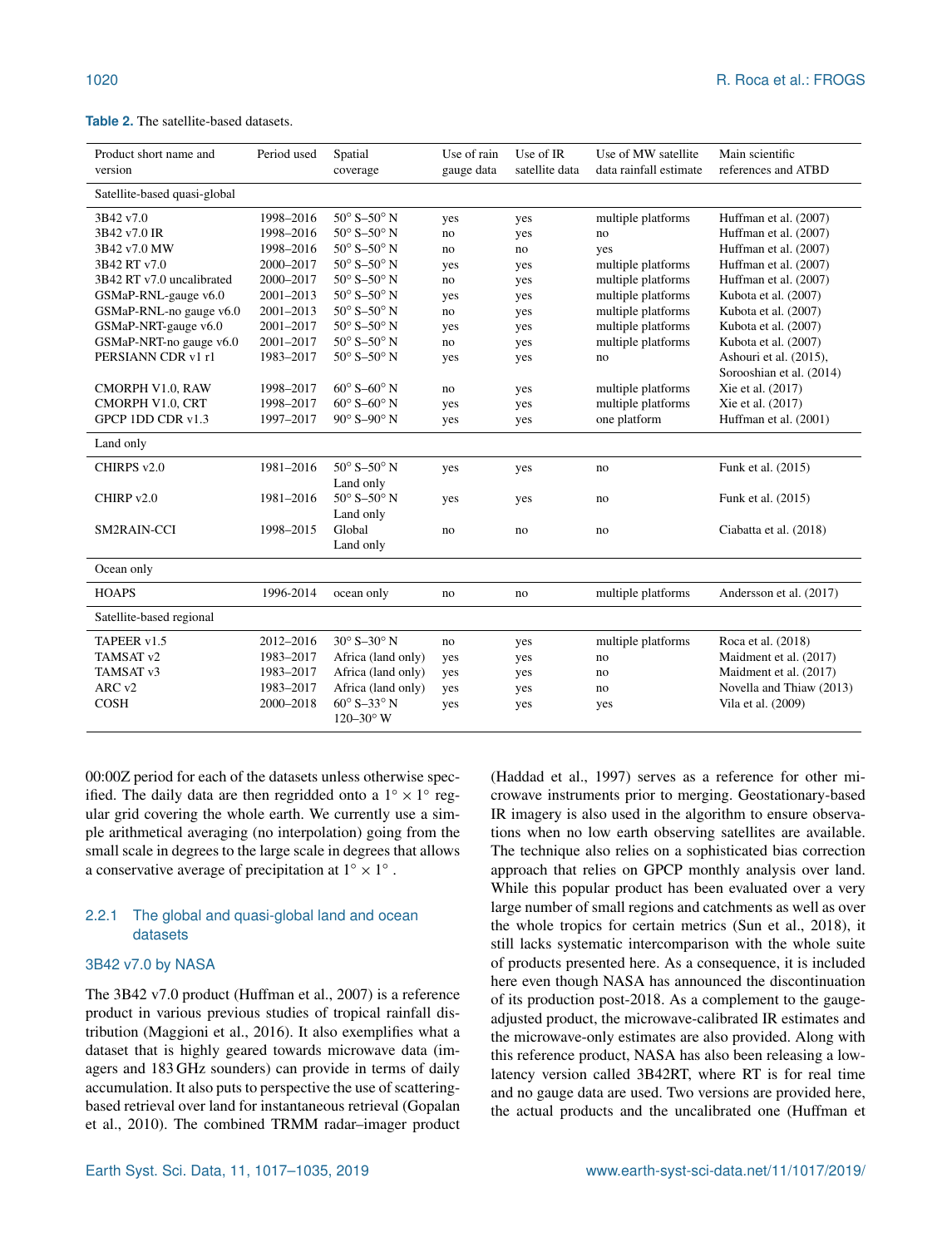al., 2007). The suite of 3B42 products is at the core of the constellation-based family of satellite rainfall products.

## GSMaP v6 with and without gauges by JAXA

The Global Satellite Mapping of Precipitation (GSMaP) product provides high-resolution precipitation estimations using satellite observations from multiple platforms (Kubota et al., 2007; Mega et al., 2018). This product is mainly based on the microwave estimation of rainfall for a suite of microwave imagers and sounders. The suite of GSMaP products hence belongs to the constellation-based family of satellite rainfall products. The microwave instantaneous rain rate estimates (Aonashi et al., 2009) are propagated based on cloud motion wind vectors originally derived from IRgeostationary imagery to yield to a gridded high-resolution precipitation product (Ushio et al., 2009). GSMaP belongs to the morphing-based microwave algorithms, like CMORPH (Joyce et al., 2004) or searchlight (Bellerby, 2013). To complement the satellite-only estimation, the product is further scaled to rain gauge estimates to correct for some bias over land. Two sets of products are included in the database: unadjusted and adjusted. Two versions of the GSMaP products are provided here: the so-called reanalysis and the near-realtime versions of the products that differ in the amount of data they used in the processing. Owing to the production schedule, the homogeneous processing of the reanalysis data has been performed from mid-2000 up to April 2014. As a consequence, we have restricted our use to the processed full years from 2001 to 2013 inclusive. While the original product is offered at a range of two daily averages 00:00–00:00Z and 12:00–12:00Z, here for the sake of homogeneity only the 00:00–00:00Z daily average is provided in the ensemble database. The near-real-time dataset extends up to 2017.

## PERSIANN CDR v1 by NOAA

PERSIANN-CDR v1 is a quasi-global IR-based product trained over radar data in the US and normalized to GPCP monthly totals (Ashouri et al., 2015). It can be thought of as an alternative daily downscaling of the GPCP monthly data to that of GPCP 1DD CDR. Despite sharing monthly totals, the two products differ substantially in their estimation of the daily-precipitation distribution (Sun et al., 2018) and so are included in the database. The product does not rely on passive microwave data and as a consequence extends back further in time than GPCP 1DD. PERSIANN-CDR has been extensively evaluated over various regions and was shown to provide mixed levels of agreement with observations from local rain gauge networks (Miao et al., 2015; Tan and Santo, 2018). PERSIANN-CDR is the climate monitoring oriented product of the PERSIANN family of datasets that can otherwise be accessed at the CHRS data portal (Nguyen et al., 2019).

## CMORPH v1.0 RAW and CRT by NOAA

The CMORPH product (Joyce et al., 2004; Xie et al., 2017) belongs to the microwave-based morphing algorithms like GSMaP (Kubota et al., 2007). The microwave-derived instantaneous rain rate estimates from multiple platforms are propagated using cloud motion wind vectors originally derived from IR-geostationary imagery and a Kalman filter (Joyce and Xie, 2011). Such an approach results in a highresolution precipitation product. The CMORPH products belong to the constellation-based family of satellite rainfall products, and both microwave imagers and sounders are used. The instantaneous imagers-based rain rates are obtained using GPROF 2004 (Kummerow et al., 2001) while the sounders estimation relies on the algorithm of Ferraro et al., 2005. Two versions are provided with CRT or without RAW gauges adjustments. The adjustment is performed using PDF matching. Over land, the daily-CPC-gauge analysis is used for this correction (Xie et al., 2003), while over ocean the adjustment is done using the GPCP pentad-merged product. The product is thought to perform well overall, with a small bias relative to the gauges, yet it experiences difficulties with snow and cold season rainfall (Xie et al., 2017).

# GPCP 1DD CDR v1.3 by NOAA

The Global Precipitation Climatology Product (GPCR) Climate Data Record (CDR) Version 1.3 daily product (Huffman et al., 2001) is another reference product used in various previous studies (Adler et al., 2017). The GPCP CDR dataset is the only global product in the database. It is adapted from the Geostationary Operational Environmental Satellite (GOES) precipitation index technique with monthly, local adjustments. The approach merges IR imagery from geostationary and polar platforms. It relies on the use of one single microwave platform and the Level 2 retrievals of Kummerow et al. (1996). A bias adjustment scheme is finally used over land that relies on rain gauge data from the GPCC database at the monthly scale. Over the high latitudes, GPCP incorporates IR-based precipitation estimations and microwavederived rain rates for the lower latitudes. The original data file from NOAA contains a valid range attribute between 0 and 100 mm d<sup>-1</sup>. Values beyond 100 mm d<sup>-1</sup> are nevertheless found in the dataset. Two versions are provided here: (1) one where the valid range attribute is not enforced, so original values extending beyond the valid range are kept in the analysis (Bob Alder, personal communication, 2019) and (2) a version in which the valid range is enforced (Kummerow et al., 1996).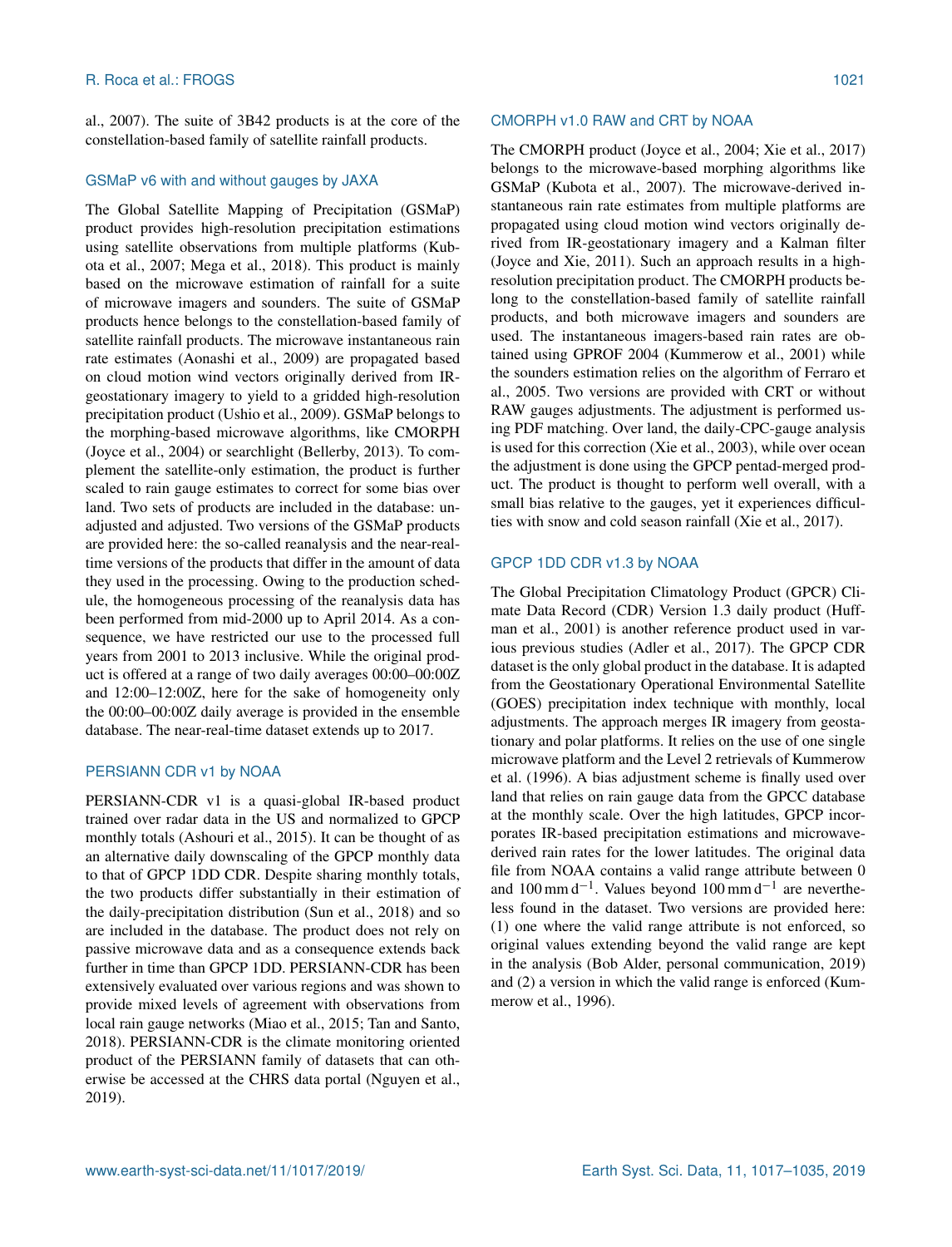## CHIRP and CHIRPS v2.0 by UCSB

The Climate Hazards Infrared Precipitation (CHIRP) and the Climate Hazards Infrared Precipitation with Stations (CHIRPS) are satellite-based precipitation products (Funk et al., 2015). While CHIRP is satellite only, CHIRPS also benefits from station data from five public data sources (GHCN monthly and daily, Global Surface Summary Of the Day, GTS daily, Southern African Science Service Centre for Climate Change and Adaptive Land Management) as well as private datasets from various countries in the world (see Funk et al., 2015, for the list). As a result, the density of gauges in the final product varies significantly in time as well as space. CHIRP uses the infrared observations from geostationary observations in a GOES GPI-modified approach and various ground-based and alternative sources (in-house climatology, 3B42, Climate Forecasts Systems outputs) for its calibration on a monthly scale. It is considered as a rain-gauge-free or satellite-only product. Then the CHIRPS estimates are obtained by merging the stations with the CHIRP estimates using a weighted average of the closest stations and CHIRP results for each 0.05◦ grid point. The unique characteristics of the CHIRPS product are its native high resolution, low latency and long record (the longest of the satellite data in the database, Table 2). The product has been used in many evaluation and process studies and is thought to support hydrological forecasts and trends analysis in Ethiopia for instance (Pricope et al., 2013). CHIRPS is a quasi-global implementation of algorithms and methodology that has also been implemented at regional scales like the Tropical Applications of Meteorology using SATellite (TAMSAT) products (see below).

# SM2RAIN-CCI by ESA

While all of the other products are based on indirect measurements more or less, this product actually relies on very indirect evidence of precipitation by relating satellite-based estimations of soil moisture to the precipitation that affected the surface. This product is based on the SM2RAIN algorithm (Brocca et al., 2013). The algorithm is applied to the active and passive ESA Climate Change Initiative soil moisture datasets (Ciabatta et al., 2018). It is an alternative way to use indirect satellite-based measurements to estimate rainfall. Note that due to soil moisture data quality issues, a mask is applied to the rainfall products, and no estimates are provided over the tropical rainforest areas, frozen and snow covered soil, rainforest areas, and areas with topographic complexity.

#### 2.2.3 The quasi-global ocean-only dataset

## HOAPS v4.0 by CMSAF

The Hamburg Ocean-Atmosphere Parameters and Fluxes from Satellite Data HOAPS) product is described at length in Andersson et al. (2010). This product relies on recalibrated and inter-calibrated measurements from SSM/I and SSMIS passive microwave radiometers (Fennig et al., 2017) to estimate a suite of fresh-water budget elements globally (80◦ S– 80<sup>°</sup> N) over sea-ice-free ocean surface, including precipitation. Here version 4 of the product is provided (Andersson et al., 2017) but corresponds to version 3.2 for the precipitation algorithm. The precipitation retrieval is based on a neural network technique that relies on the polarized brightness temperature measurements of the conical scanning imager. The neural network is trained on ECMWF inputs and radiative transfer simulations. Unlike other similar products, HOAPS precipitation appears to detect snowfall well during the cold season (Klepp et al., 2010). The orbit data have been regridded on the common  $1° \times 1°$  daily grid courtesy of Marc Schröder.

# 2.2.4 Tropical land and ocean dataset

# TAPEER v1.5 by AERIS

The recently released TAPEER product is based on the universally adjusted Geostationary Operational Environmental Satellite precipitation index technique (Xu et al., 1999) that merges geostationary infrared imagery with microwave instantaneous rain rates estimates at daily local scales to yield the daily-precipitation accumulation (Kidd et al., 2003). The current implementation relies on the BRAIN L2 dataset (Viltard et al., 2006) for a suite of conical microwave imagers and includes the SAPHIR data from the Megha-Tropiques mission (Roca et al., 2015) for rainfall detection and is available at  $1° \times 1°$  resolution (Roca et al., 2018). Along with the accumulation, an estimation of the sampling uncertainty of the daily accumulation is provided (Chambon et al., 2012; Roca et al., 2010). The TAPEER product has been favorably compared against various datasets over tropical Africa (Gosset et al., 2018; Guilloteau et al., 2016). Unlike many other operational satellite precipitation products, the TAPEER estimations do not ingest and are not calibrated to any rain gauge datasets. As such, they provide a solution independent of the rain gauge network and with an enhanced tropical sampling thanks to the use of the SAPHIR data from the Megha-Tropiques mission. While the original product is offered at four daily-average range 00:00–00:00Z, 06:00– 06:00Z, 12:00–12:00Z and 18:00–18:00Z, here for the sake of homogeneity only the 00:00–00:00Z is provided in the ensemble database. This product belongs to the constellationbased family of satellite precipitation products.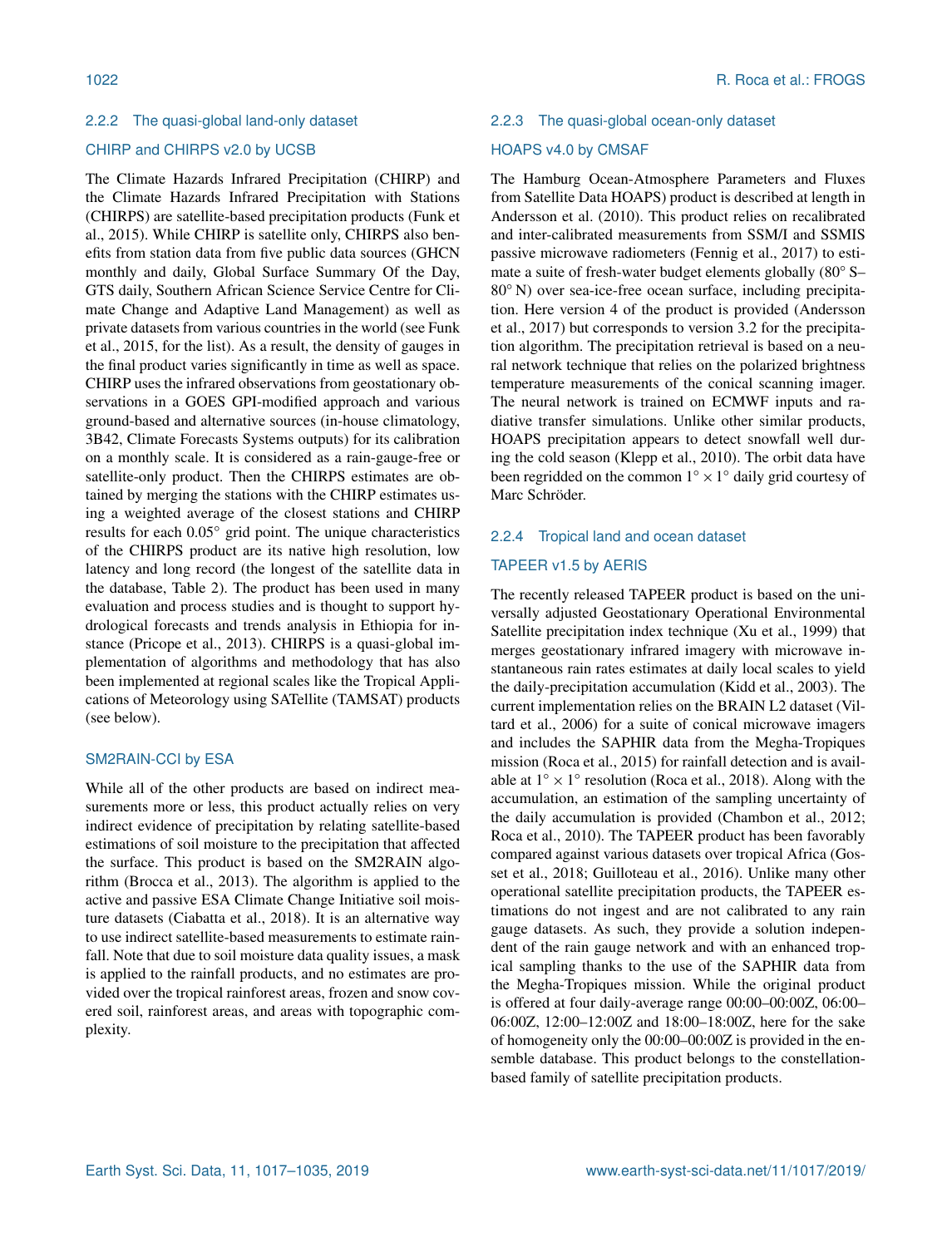# 2.2.5 Africa land-only datasets

# TAMSAT v2.0 and v3.0

The Tropical Applications of Meteorology using SATellite (TAMSAT) data and ground-based observations (version 2.0 and 3.0; Maidment et al., 2017) are a product that provides rainfall estimates across Africa based both on geostationary thermal infrared (TIR) images obtained every 15 min (30 min prior to June 2006) and on ground-based observations from the Global Telecommunications System (GTS). The TAM-SAT algorithm is based on two primary data inputs: (i) Meteosat TIR imagery provided by the European Organisation for the Exploitation of Meteorological Satellites (EUMET-SAT) and (ii) rain gauge observations (daily accumulated, 06:00–06:00 UTC) for calibration. The general procedure follows three steps: (a) algorithm calibration – at the decadal (version 2.0) and pentadal (version 3.0) time steps, (b) estimation of the pentadal and decadal rainfall and (c) estimation of daily rainfall. The TAMSAT daily rainfall estimates have a native resolution of 0.0375◦ (about 4 km) and cover all of Africa since January 1983 to the present.

# ARC v2.0

The African Rainfall Climatology version 2.0 (ARC2) is a revision of the first version of the ARC and is consistent with the operational Rainfall Estimation Version 2 (RFE 2.0) (Novella and Thiaw, 2013). The product is a composite of (i) 3-hourly geostationary infrared (IR) data centered over Africa from the European Organisation for the Exploitation of Meteorological Satellites (EUMETSAT) and (ii) quality-controlled 24 h (06:00–06:00 UTC) rainfall accumulation records from the Global Telecommunication System (GTS) gauge database. The calibrated IR and the qualitycontrolled GTS gauges are then combined following multiple criteria (i.e., the two-step merging process) to produce the final rainfall estimates. The ARC2 daily data set is updated regularly. The native resolution is  $0.1^{\circ} \times 0.1^{\circ}$  over a spatial domain of 40◦ S–40◦ N and 20◦ W–55◦ E and over the period 1 January 1983 to the present.

#### 2.2.6 Latin America land-only datasets

# **CoSch**

The Combined Scheme approach (CoSch) (Vila et al., 2009) is a gauge-satellite-based precipitation product that provides daily gridded estimates over Latin America. The general procedure for satellite-gauge merging and data production involves the following tasks: (i) obtain and run quality control of global and regional rain gauge data from GTS and multiple institutions, respectively, (ii) reprocess the daily accumulated satellite-based rainfall fields, following the same time accumulation as the rain gauges (12:00–12:00 UTC) and (iii) apply the additive and multiplicative bias correction schemes

**Table 3.** The reanalysis datasets.

| Product short name<br>and version                                   | Period used                                                   | References                                                                                                             |
|---------------------------------------------------------------------|---------------------------------------------------------------|------------------------------------------------------------------------------------------------------------------------|
| <b>MERRA-1</b><br>MERRA-2<br>$JRA-55$<br>ERA-Interim<br><b>CFSR</b> | 1979–2015<br>1980-2017<br>1958–2017<br>1979-2017<br>1979-2017 | Rienecker et al. (2011)<br>Gelaro et al. (2017)<br>Kobayahi et al. (2015)<br>Dee et al. $(2011)$<br>Saha et al. (2010) |
|                                                                     |                                                               |                                                                                                                        |

for each station on a daily basis. The CoSch actual productversion uses the real-time TRMM Multi-satellite Precipitation Analysis (TMPA-RT; Huffman et al., 2007) (Version 7) as a high-quality satellite rainfall algorithm. The CoSch daily rainfall estimates database is available from March 2000 to the present and its native spatial resolution is 0.25◦ over the Latin America land areas.

#### 2.3 The reanalysis products

Atmospheric reanalyses blend observed meteorological state fields (temperature, humidity, wind and pressure) with a global weather model through assimilation to provide a continuous representation of not only the state fields, but also the model-generated fields. Precipitation is one such modelderived but observationally guided field. Typically, reanalysis precipitation is considered to have more uncertainty than the analyzed state fields (Kalnay et al., 1996). However, precipitation is a key quantity in both the reanalysis representations of global water and energy cycles (through the latent heat of condensation) and so should be understood (Bosilovich et al., 2008). There are few studies intercomparing many reanalyses daily precipitation, although distinctly different distributions were found among a collection of 10 analyses and reanalyses (focusing on gauge data over the United States) (Bosilovich et al., 2009). Even for a given weather event, the distribution of the precipitation can have large variance. Shiu et al. (2012) results suggest that reanalyses can reproduce the temperature–precipitation relationship as temperature increases, but the more recent reanalyses had higher variance than the older generation. The long-term collection of daily reanalyses precipitation here will help characterize and understand the state of the reanalyses abilities to reproduce the high-frequency occurrences of extreme precipitation.

The list of products is summarized in Table 3, and below we detail the common grid and present each individual product.

## 2.3.1 MERRA and MERRA-2

The Modern-Era Retrospective Analysis for Research and Applications (MERRA) version 1 (Rienecker et al., 2011) and version 2 (Gelaro et al., 2017) benefited throughout their development from the focus on the water cycle, which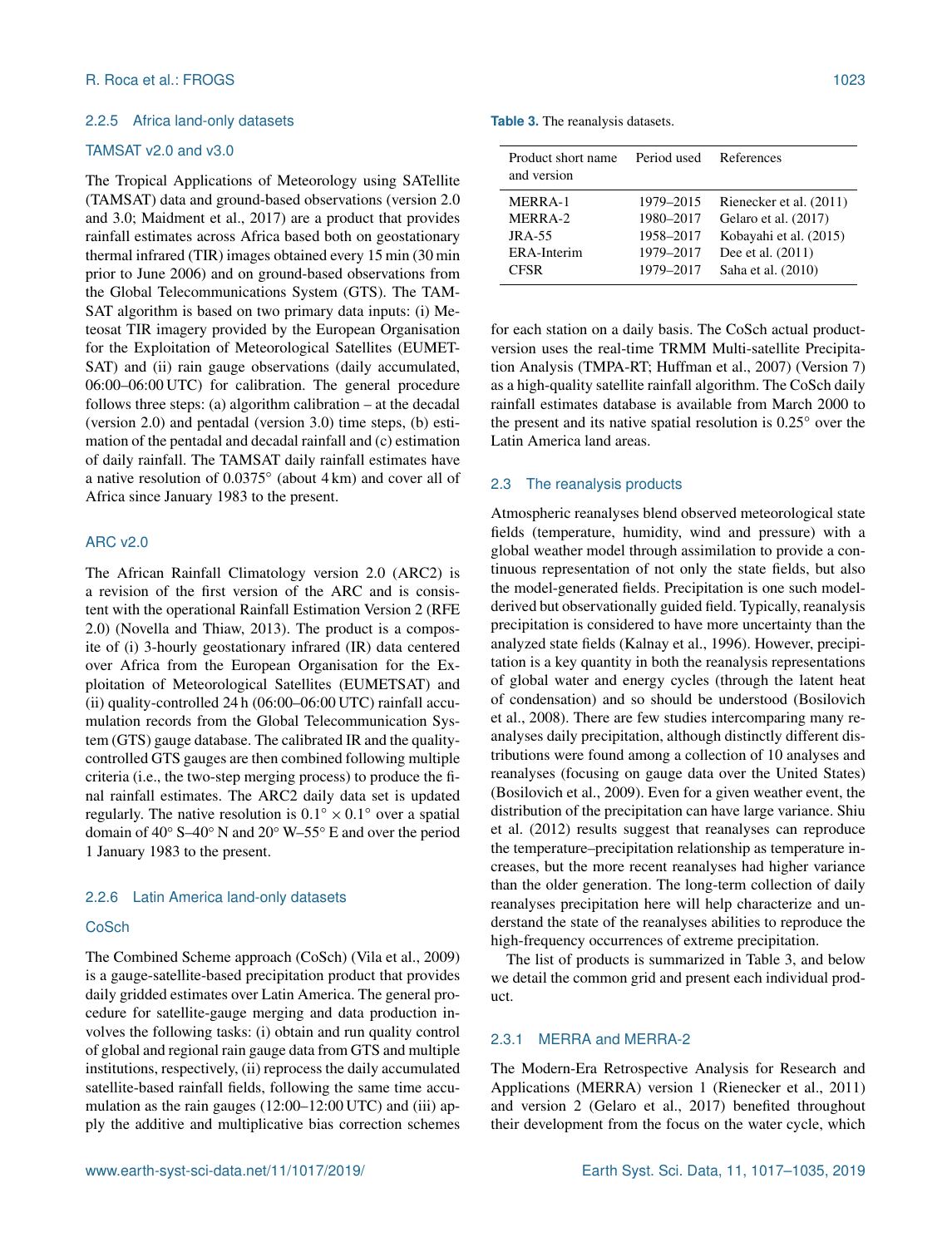was identified as a key component to understanding weather and climate. Significant improvements were included in the model (Molod et al., 2015) and the water vapor analysis (Takacs et al., 2016). While the influence of observing system changes is still apparent in MERRA-2 (Bosilovich et al., 2017), and there are some significant regional biases (e.g., tropical land topography overestimates), there is indication that the extreme end of the distribution is significantly improved in MERRA-2 over MERRA-1 for the continental United States (Bosilovich and al., 2015). The observations evaluated here will allow the testing of these improvements in other regions in reanalyses.

# 2.3.2 JRA-55

The details of the Japanese 55-year Reanalysis (JRA-55) are provided in Kobayashi et al., 2015. This version introduced 4-D variational analysis extending in time beyond the introduction of satellite data for weather analysis (back to 1958). Wind profile retrievals for tropical cyclones were assimilated and provide a significant contribution to the analysis of tropical cyclones. While some improvements have been noted in the stability of the precipitation time series and certain water vapor biases, the JRA-55 mean precipitation tends to be high, attributed to a dry model bias and spin-down effect of the forecast following reinitialization.

#### 2.3.3 ERA-Interim

The ECMWF Interim Reanalysis (ERA-Interim) (Dee et al., 2011) was developed to test the recent advancement of the forecast model and assimilation development beyond ERA-40 (Uppala et al., 2005), especially in the representation of the hydrologic cycle. This included advances in the humidity analysis, radiance bias correction and cloud parameterization, which are crucial for the representation of the water vapor state and generation of precipitation. While the largescale representation of the precipitation has improved over ERA-40, some differences from observed data can be found (Simmons et al., 2010).

## 2.3.4 CFSR

The National Centers for Environmental Prediction (NCEP) Climate Forecast System Reanalysis (CFSR) was developed to provide initial conditions for continuing seasonal predictions, as well as for climate studies (Saha et al., 2010). At a horizontal resolution of 38 km, the representation of the modeled precipitation will the highest-resolution source reanalysis data included here. While high resolution should provide improved locations of precipitation events and structural patterns, the CFSR also uses observation-corrected precipitation for forcing its land surface model. This was done to provide the best surface forcing and soil moisture for the subsequent forecasts. As with the other reanalyses here, the influence of changing observations, especially the addition of ATOVS radiances, significantly affects the mean precipitation of CFSR (Zhang et al., 2012).

## 2.3.5 Regridding method

All of the data for the reanalyses (MERRA-1, MERRA-2, CFSR, and JRA-55, ERA-Interim) were obtained from the CREATE service (Potter et al., 2018). These data are identically formatted with one variable per file for both 6 h and monthly timescales. The 6 h outputs were then used to create the daily form and the data time was adjusted to have a 12 h mid time. The files were also adjusted to have the same longitudinal wrap as GPCP. The files were regridded to  $1^\circ \times 1^\circ$ using a bilinear remapping with the Climate Data Operators (CDO).

## **3 An illustration of the database**

Figure 1 shows the annual mean precipitation time series all of the products and indicates the various time spans and spatial coverage of the products. This large ensemble of products is characterized by various trends in their depiction of the average precipitation evolution. Note that the regional products might not be compared directly with the quasi-global ones. Despite this, there are some clear outliers and inhomogeneities in the products available. It is recommended that further work should aim at understanding these differences between the products through a concerted community intercomparison effort.

# **4 Data availability**

## 4.1 Data format

Files are produced within netCDF-4 format with metadata following the Climate and Forecast (CF) Convention version 1.6 and Attribute Convention for Dataset Discovery (ACDD) version 1.3. An example of the header of a product is provided in the Appendix.

One file per product, per year, at the resolution  $1^\circ \times 1^\circ \times$ 1 d. Each yearly file contains the following information as a minimum:

- long: the longitude values of the grid, in degrees, ranging between  $(-179.5, +179.5)$ ; the grid is centered, i.e., a value of  $+0.5$  corresponds to the degree (0W, 1W)
- lat: the latitude values of the grid, in degrees, ranging between  $(-89.5, +89.5)$ ; the grid is centered, i.e., a value of  $+0.5$  corresponds to the degree (0N, 1N)
- time: the time values of the grid, following the standard CF calendar, in days, centered at noon since 1 January 1970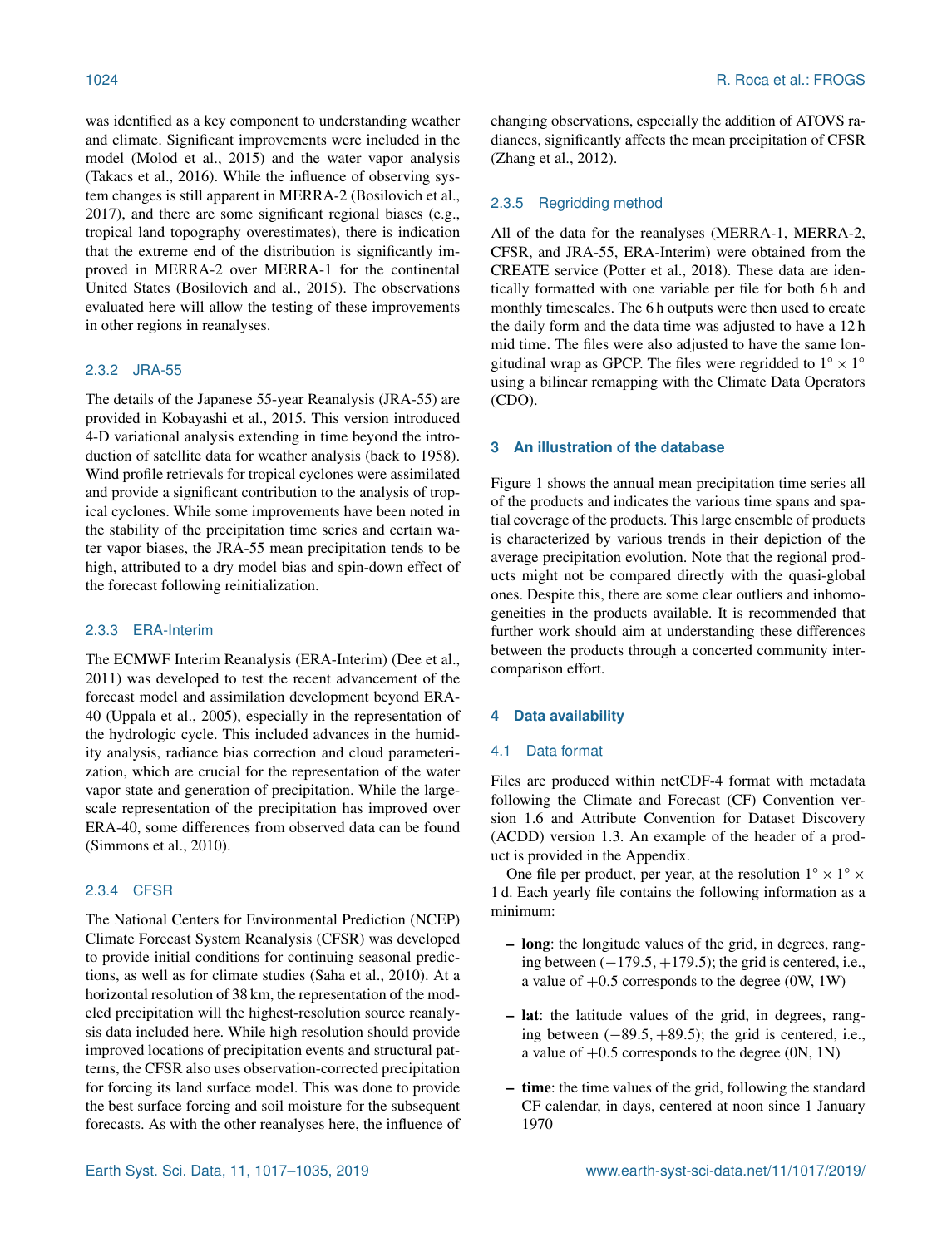

**Figure 1.** Time series of annual total daily precipitation in millimeters (mm) averaged over each dataset domain (regional or global, land or ocean, or both) as shown on the embedded maps in the panels. The name of the dataset and number of years available are indicated in each panel. Datasets are organized by order of appearance in Tables 1, 2 and 3.

– rain: the precipitation estimate, in millimeters per day (mm d−<sup>1</sup> ); missing values are represented with NaN\_F.

For some products, extra information can be found in the files. For instance, the TAPEER product is completed with an estimate of the uncertainty of the daily precipitation.

#### 4.2 Accessibility and DOI

The database (Roca et al., 2019) is referenced with the following DOI: https://doi.org[/10.14768/06337394-73A9-](https://doi.org/10.14768/06337394-73A9-407C-9997-0E380DAC5598) [407C-9997-0E380DAC5598.](https://doi.org/10.14768/06337394-73A9-407C-9997-0E380DAC5598) The DOI landing page provides the up-to-date information on how to access the database as well as a number of useful references for users.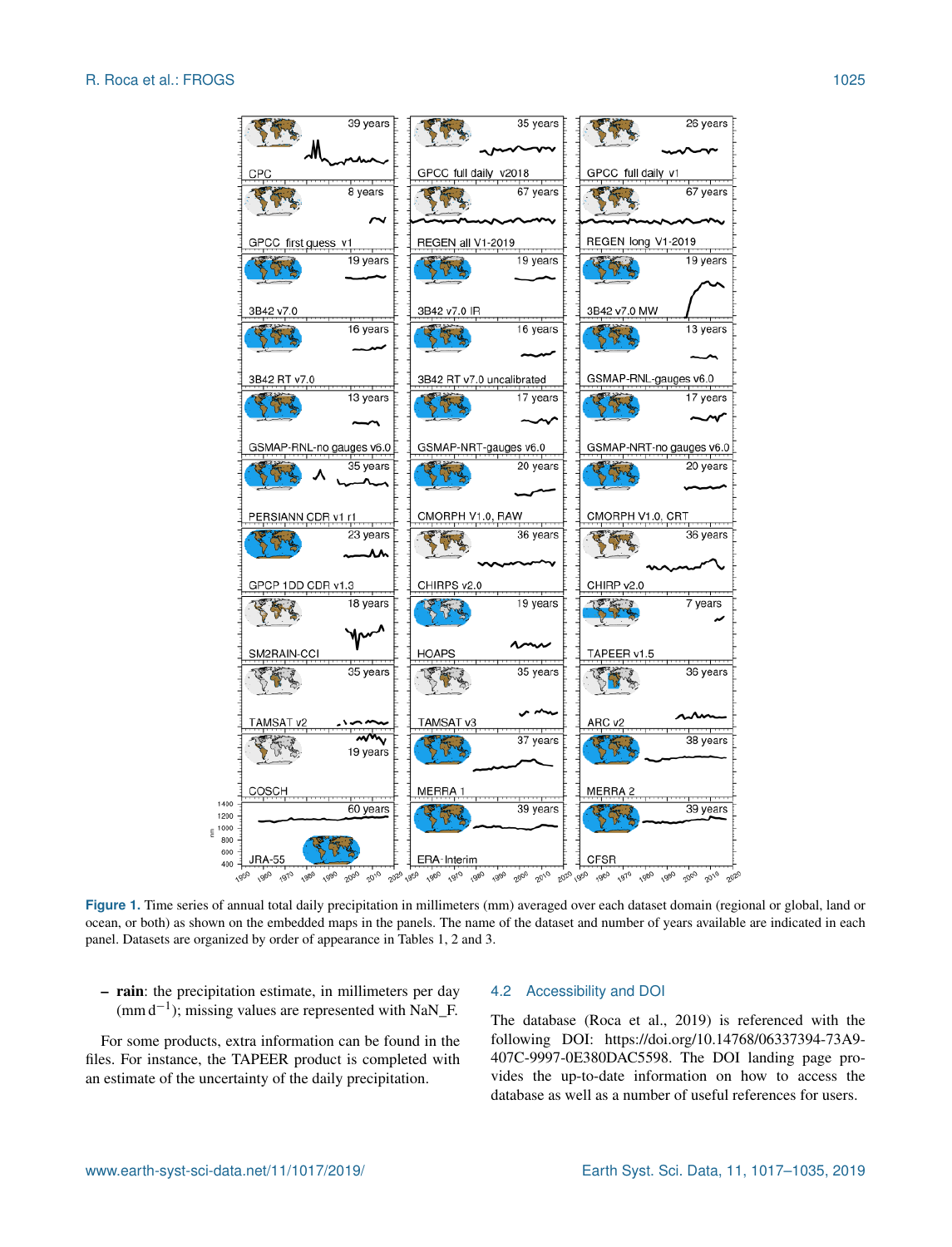# **5 Conclusions and outlook**

For the first time we offer an easily accessible database of daily precipitation products on a common grid which we hope will prove invaluable for intercomparison, model evaluation (Tapiador et al., 2017, 2019) and other research purposes. In particular, FROGS offers an invaluable resource to study precipitation extremes and to help us understand some of the uncertainties that are inherent across all precipitation products. This understanding should extend to considering resolution and scaling effects on extremes imposed through the gridding of point-based information (e.g., Dunn et al., 2014) and the regridding to lower resolution of some of the products (e.g., Herold et al., 2017) which could "smooth" extremes. A few studies based on this database are already under consideration in various journals with a focus on extreme precipitation (special issue in *ERL*). This is a "living" database, and products will continue to be added with time. This includes the latest release of IMERG (Huffman et al., 2017), MSWEP (Beck et al., 2019) and possibly regional in situ products (e.g., APHRODITE, E-OBS, AWAP, etc). How the database continues to evolve will be shaped by the needs of the community and the feedback from various ongoing assessments. Similarly, efforts will be geared towards updating the database with the most recent years as they become available.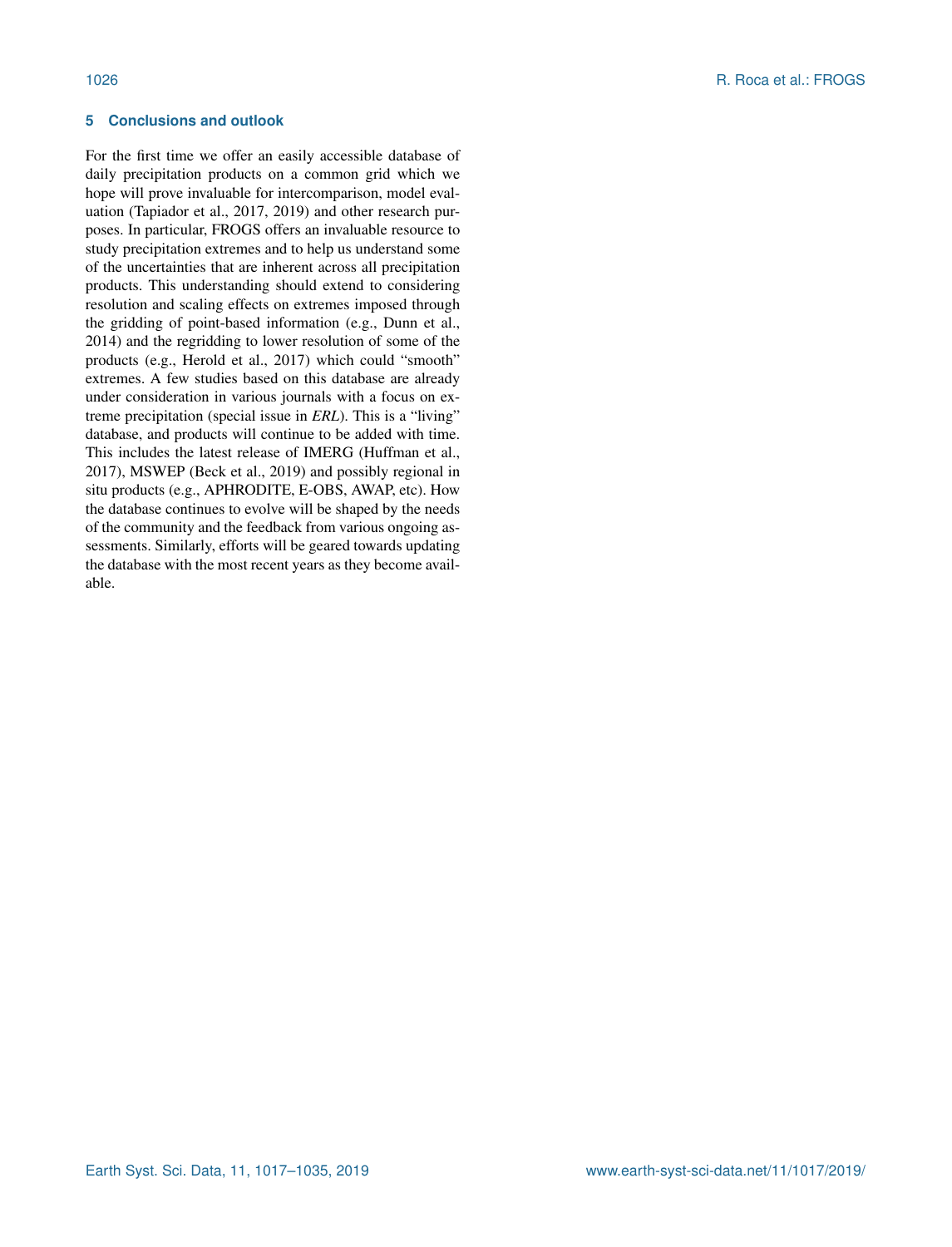variables:

# **Appendix A**

An example of a header of the netCDF-4 file for the 3B42 v7.0 product.

```
double time(time);
        time:standard_name = "time";
        time: long name = "time" ;
        time: units = "days since 1970 - 01 - 01 00:00:00 UTC" ;
        time:calendar = "standard" ;
        time: axis = "T" ;
       time: comment="The time values of the grid, following the standard CF
```
calendar, in days, centred, since 01-01-1970 00:00:00"

float  $lon(lon)$ ;

 $lon: standard name = "longitude"$  $lon: long_name = "longitude;$  $lon: units = "degrees east"$ ;  $l$ on: axis = "X";

lon: comment="The longitude values of the grid, in degrees, ranging between  $[-179.5; +179.5]$ . The grid is centred, i.e., a value of  $+0.5$  corresponds to the degree [OW, 1W]"

float  $lat(lat)$ ;

```
lat:standard_name = "latitude";
lat:long_name = "latitude";lat:units = "degrees north";
lat:axis = "Y" ;
```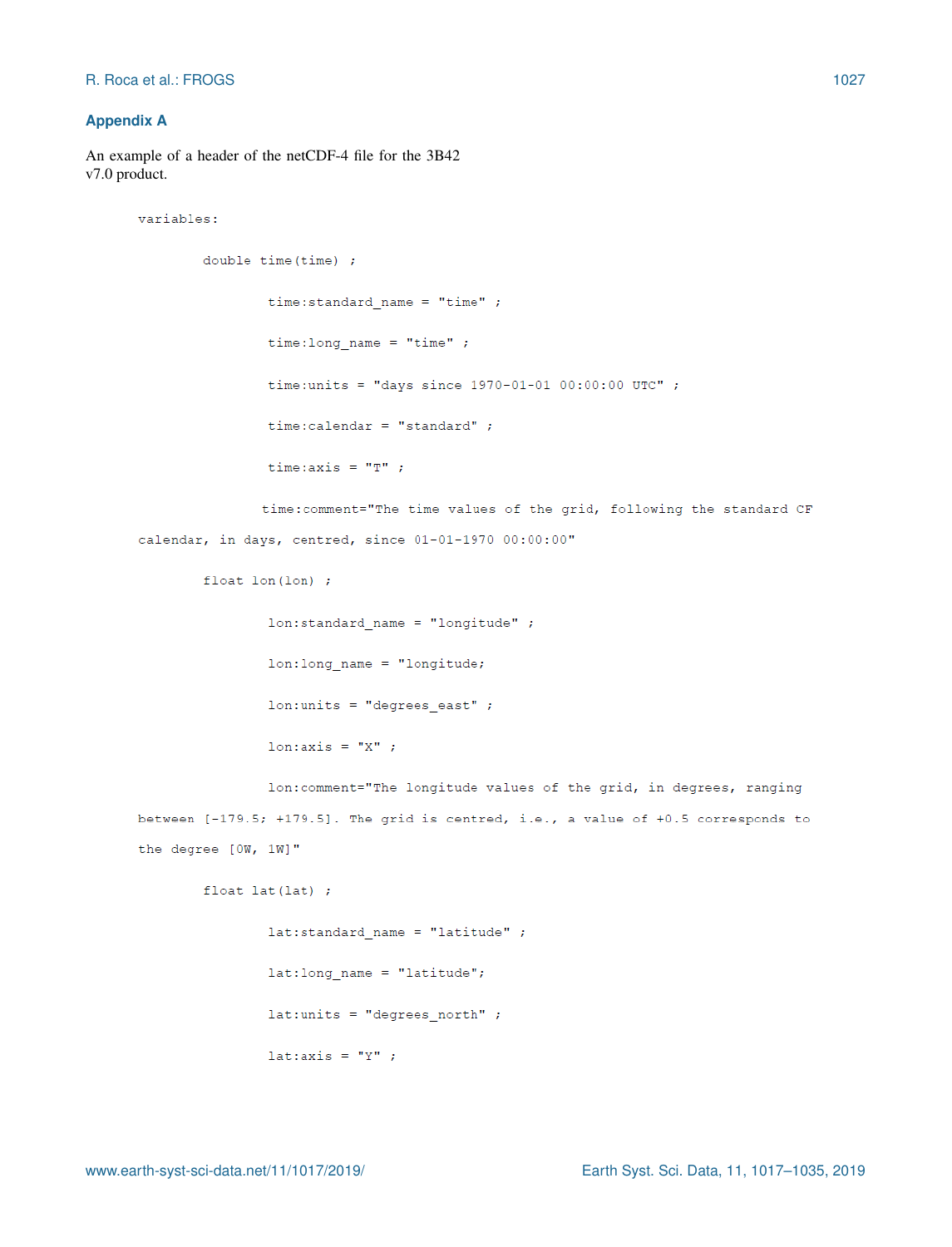lat:comment="The latitude values of the grid, in degrees, ranging between [-89.5; +89.5]. The grid is centred, i.e., a value of +0.5 corresponds to the degree [ON, 1N]";

```
float rain(time, lat, lon) ;
       rain:standard_name = "Precription » ;rain: long_name = "3B42 v7 Daily Accumulated Rainfall (0h-0h)" ;
       rain:units = "mm" ;rain: missing value = NANf;
       rain: FillValue = NANf;
       rain:comment="TBD";
```
// global attributes:

```
:conventions= "CF-1.6, ACDD-1.3";
```
 $:$ title="TBD";

:project=" TBD ";

:summary=" TBD "

:source="Gridded Daily Accumulated Rainfall derived from TRMM/3B42

v7 products "

```
:institution="NASA/LEGOS/IPSL"
:license="TBD";
:aknowledgement="TBD";
: \creator_name = "NASA" ;
: creator\_email = "none" ;: creator_url = \frac{m}{m}ttps://pmm.nasa.gov/TRMM" ;
:creator_type="institution";
```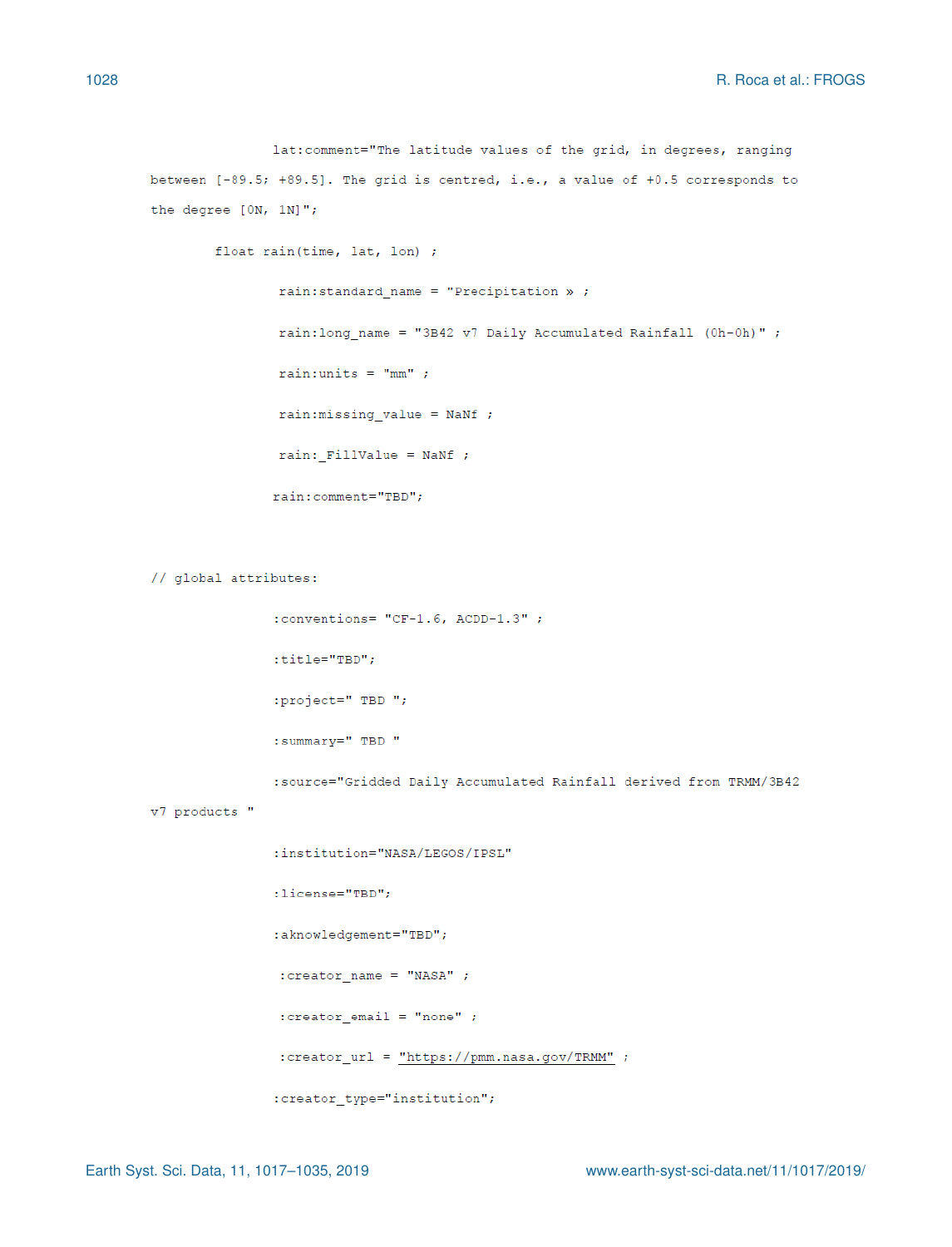```
:creator institution="NASA";
: contributor_name = "Rémy Roca" ;
: contributor_role = "data gridding and formatting in netCDF" ;
: contributor email = "none" ;
:contributor type="person";
:contributor_institution="LEGOS";
:publisher_name = "ESPRI" ;
: publisher email = "none" ;:publisher type="institution";
:publisher_url = "http://geometry..." ;
:publisher_institution="IPSL"
:product_version="1";
:time_coverage_start = "1988-01-01";
: time coverage end = "2013-12-31";
: time_coverage_resolution = "day" ;
:geospatial_lat_min = -89.5f;
:geospatial lat max = 89.5f ;
:geospatial_lon_min = -179.5f;
:geospatial_lon_max = 179.5f;
:geospatial_lat_resolution = 1f ;
:geospatial_lon_resolution = 1f ;
:geospatial_lat_units = "degrees_north" ;
:geospatial_lon_units = "degrees_east" ;
:cdm_data_type="grid";
```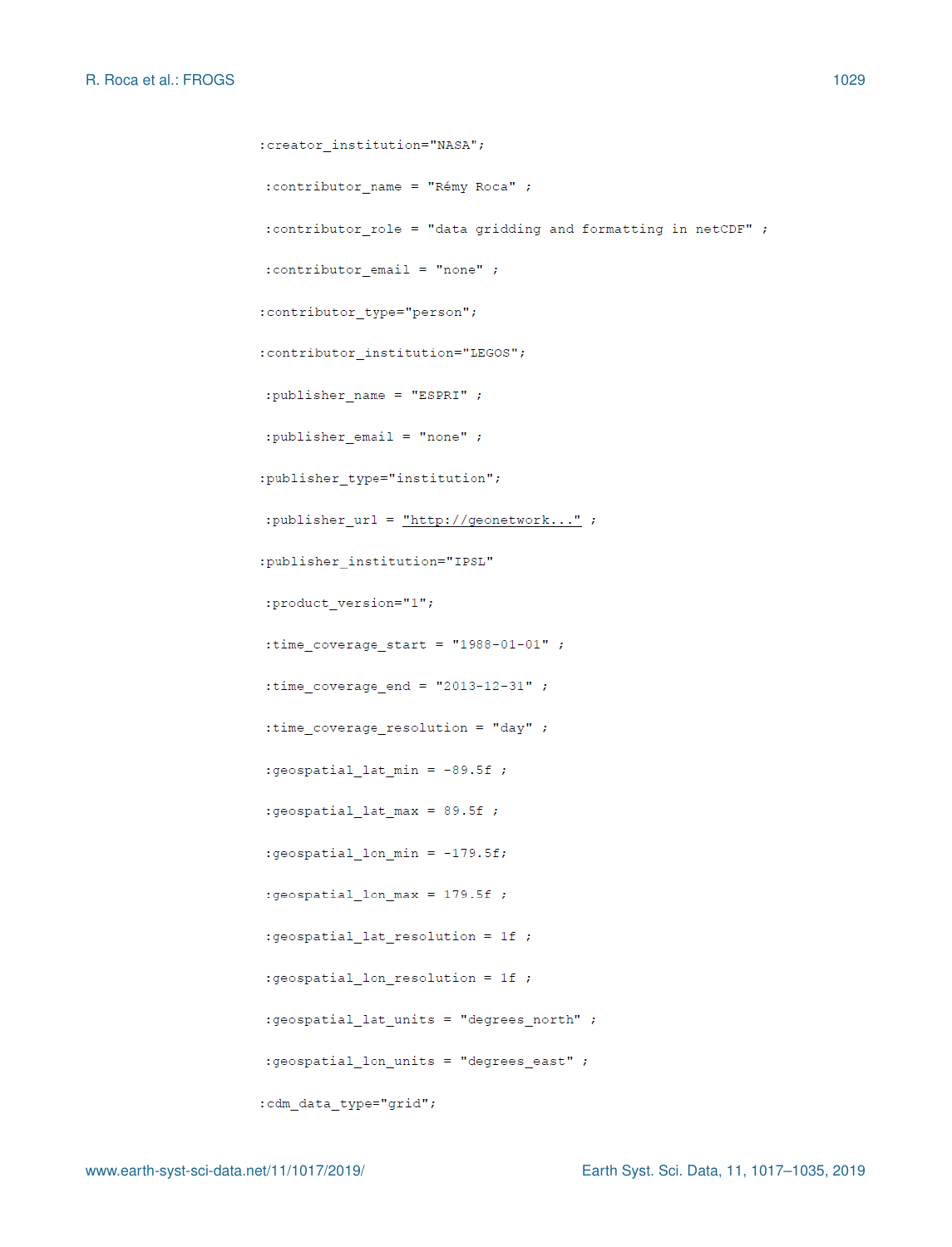```
: keywords="GCMD: EARTH SCIENCE, GCMD: ATMOSPHERE, GCMD: PRECIPITATION" ;
```
:platform="GCMD:Earth Observation Satellites";

```
:instruments="GCMD:Earth Remote Sensing Instruments, GCMD:Passive
```
Remote Sensing";

: instrument\_vocabulary = "GCMD:GCMD Keywords" ;

:platform\_vocabulary = "GCMD:GCMD Keywords" ;

: keywords\_vocabulary = "GCMD: GCMD Keywords, CF: NetCDF COARDS Climate

and Forecast Standard Names" ;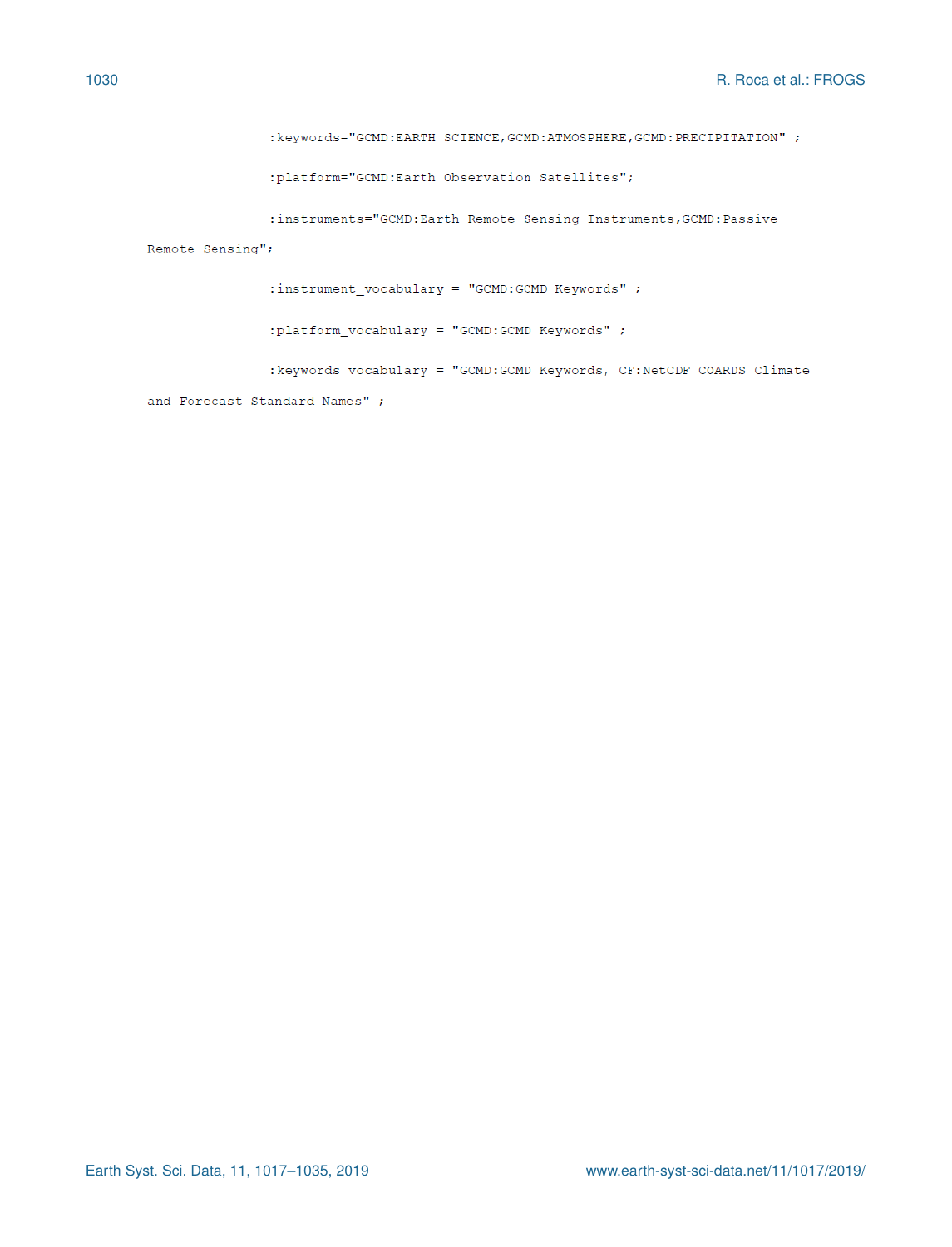**Author contributions.** RR, LVA and MGB initiated the work. RR, GP, RJ and StC prepared some datasets. MB drafted the figure. SoC managed the DOI. All the authors contributed to the writing of the paper.

**Competing interests.** The authors declare that they have no conflict of interest.

**Acknowledgements.** We kindly acknowledge the participants the WCRP meeting on Extreme Precipitation at DWD in Offenbach, 2018, who provided a strong incentive for this database to be finalized. Adrien Guérou's help at an early stage of this effort is appreciated. All the data providers are also acknowledged for making their data freely available. We further thank the GsMaP, GPCP, GPCC, CPC and CHIRPS teams for the enriching exchanges about their products. We thank Marc Schroder and Alexandre Ramos for helpful discussions on the data. The graphic was made using the NCAR Command Language (NCL 2013).

**Financial support.** This research has been supported by the Australian Research Council (ARC, Discovery Project DP160103439) and by the ARC Centre of Excellence for Climate Extremes (grant no. CE170100022).

**Review statement.** This paper was edited by Scott Stevens and reviewed by two anonymous referees.

## **References**

- Adler, R. F., Gu, G., Sapiano, M., Wang, J. J., and Huffman, G. J.: Global Precipitation: Means, Variations and Trends During the Satellite Era (1979–2014), Surv. Geophys., 38, 679–699, https://doi.org[/10.1007/s10712-017-9416-4,](https://doi.org/10.1007/s10712-017-9416-4) 2017.
- Alexander, L., Roca, R., Seneviratne, S., Becker, A., Behrangi, A., Contractor, S., Dietzsch, F., Donat, M., Dunn, R., Fowler, H., Funk, C., Guérou, A., Hollmann, R., Kirstetter, P., Lengfeld, K., Lockhoff, M., Masunanga, H., Moon, H., Muller, C., Schroeder, M., Schneider, U., Takayabu, Y., Venugopal, V., and Werscheck, M.: Joint WCRP Grand Challenge on Weather and Climate Extremes, GEWEX GDAP Workshop on Precipitation Extremes, 9–11 July 2018, Offenbach, Germany, GEWEX Newsl., 11–11, 2018.
- Andersson, A., Fennig, K., Klepp, C., Bakan, S., Graßl, H., and Schulz, J.: The Hamburg Ocean Atmosphere Parameters and Fluxes from Satellite Data – HOAPS-3, Earth Syst. Sci. Data, 2, 215–234, https://doi.org[/10.5194/essd-2-215-2010,](https://doi.org/10.5194/essd-2-215-2010) 2010.
- Andersson, A., Graw, K., Marc, S., Fennig, K., Liman, J., Bakan, S., Hollmann, R., and Klepp, C.: Hamburg Ocean Atmosphere Parameters and Fluxes from Satellite Data – HOAPS 4.0, Satellite Application Facility on Climate Monitoring, https://doi.org[/10.5676/EUM\\_SAF\\_CM/HOAPS/V002,](https://doi.org/10.5676/EUM_SAF_CM/HOAPS/V002) 2017.
- Aonashi, K., Awaka, J., Hirose, M., Kozu, T., Kubota, T., Liu, G., Shige, S., Kida, S., Seto, S., Takahashi, N., and Takayabu, Y.: GSMaP Passive Microwave Precipitation Retrieval Algorithm:

Algorithm Description and Validation, J. Meteorol. Soc. Jpn. 87A, 119–136, https://doi.org[/10.2151/jmsj.87A.119,](https://doi.org/10.2151/jmsj.87A.119) 2009.

- Ashouri, H., Hsu, K. L., Sorooshian, S., Braithwaite, D. K., Knapp, K. R., Cecil, L. D., Nelson, B. R., and Prat, O. P.: PERSIANN-CDR: Daily precipitation climate data record from multisatellite observations for hydrological and climate studies, B. Am. Meteorol. Soc., 96, 69–83, https://doi.org[/10.1175/BAMS-D-13-](https://doi.org/10.1175/BAMS-D-13-00068.1) [00068.1,](https://doi.org/10.1175/BAMS-D-13-00068.1) 2015.
- Beck, H. E., Wood, E. F., Pan, M., Fisher, C. K., Miralles, D. G., van Dijk, A. I. J. M., McVicar, T. R., and Adler, R. F.: MSWEP V2 global 3-hourly 0.1◦ precipitation: methodology and quantitative assessment, B. Am. Meteorol. Soc., 100, 473– 500, https://doi.org[/10.1175/BAMS-D-17-0138.1,](https://doi.org/10.1175/BAMS-D-17-0138.1) 2019.
- Becker, A., Finger, P., Meyer-Christoffer, A., Rudolf, B., Schamm, K., Schneider, U., and Ziese, M.: A description of the global land-surface precipitation data products of the Global Precipitation Climatology Centre with sample applications including centennial (trend) analysis from 1901–present, Earth Syst. Sci. Data, 5, 71–99, https://doi.org[/10.5194/essd-5-71-2013,](https://doi.org/10.5194/essd-5-71-2013) 2013.
- Bellerby, T. J.: Searchlight: Precipitation advection tracking using multiplatform low-earth-orbiting satellite data, IEEE T. Geosci. Remote, 51, 2177–2187, https://doi.org[/10.1109/TGRS.2012.2211604,](https://doi.org/10.1109/TGRS.2012.2211604) 2013.
- Bosilovich, M. G., Chen, J., Robertson, F. R., Adler, R. F., Bosilovich, M. G., Chen, J., Robertson, F. R., and Adler, R. F.: Evaluation of Global Precipitation in Reanalyses, J. Appl. Meteorol. Clim., 47, 2279–2299, https://doi.org[/10.1175/2008JAMC1921.1,](https://doi.org/10.1175/2008JAMC1921.1) 2008.
- Bosilovich, M. G., Mocko, D., Roads, J. O., Ruane, A., Bosilovich, M. G., Mocko, D., Roads, J. O., and Ruane, A.: A Multimodel Analysis for the Coordinated Enhanced Observing Period (CEOP), J. Hydrometeorol., 10, 912–934, https://doi.org[/10.1175/2009JHM1090.1,](https://doi.org/10.1175/2009JHM1090.1) 2009.
- Bosilovich, M. G., Akella, S., Coy, L., Cullather, R., Draper, C., Gelaro, R., Kovach, R., Liu, Q., Molod, A., Norris, P., Wargan, K., Chao, W., Reichle, R., Takacs, L., Vikhliaev, Y., Bloom, S., Collow, A., Firth, S., Labow, G., Partyka, G., Pawson, S., Reale, O., Schubert, S. D., and Suarez, M.: MERRA-2: Initial evaluation of the climate. NASA Tech. Rep. NASA/TM-2015-104606, Vol. 43, 136 pp., available at: [https://gmao.gsfc.nasa.gov/pubs/](https://gmao.gsfc.nasa.gov/pubs/docs/Bosilovich803.pdf) [docs/Bosilovich803.pdf](https://gmao.gsfc.nasa.gov/pubs/docs/Bosilovich803.pdf) (last access: 8 July 2019), 2015.
- Bosilovich, M. G., Robertson, F. R., Takacs, L., Molod, A. and Mocko, D.: Atmospheric Water Balance and Variability in the MERRA-2 Reanalysis, J. Climate, 30, 1177–1196, https://doi.org[/10.1175/JCLI-D-16-0338.1,](https://doi.org/10.1175/JCLI-D-16-0338.1) 2017.
- Brocca, L., Moramarco, T., Melone, F., and Wagner, W.: A new method for rainfall estimation through soil moisture observations, Geophys. Res. Lett., 40, 853–858, https://doi.org[/10.1002/grl.50173,](https://doi.org/10.1002/grl.50173) 2013.
- Chambon, P., Jobard, I., Roca, R., and Viltard, N.: An investigation of the error budget of tropical rainfall accumulation derived from merged passive microwave and infrared satellite measurements, Q. J. Roy. Meteor. Soc., 139, 879–893, https://doi.org[/10.1002/qj.1907,](https://doi.org/10.1002/qj.1907) 2012.
- Chen, M., Shi, W., Xie, P., Silva, V. B. S., Kousky, V. E., Higgins, R. W., and Janowiak, J. E.: Assessing objective techniques for gauge-based analyses of global daily precipitation, J. Geophys. Res.-Atmos., 113, 1–13, https://doi.org[/10.1029/2007JD009132,](https://doi.org/10.1029/2007JD009132) 2008.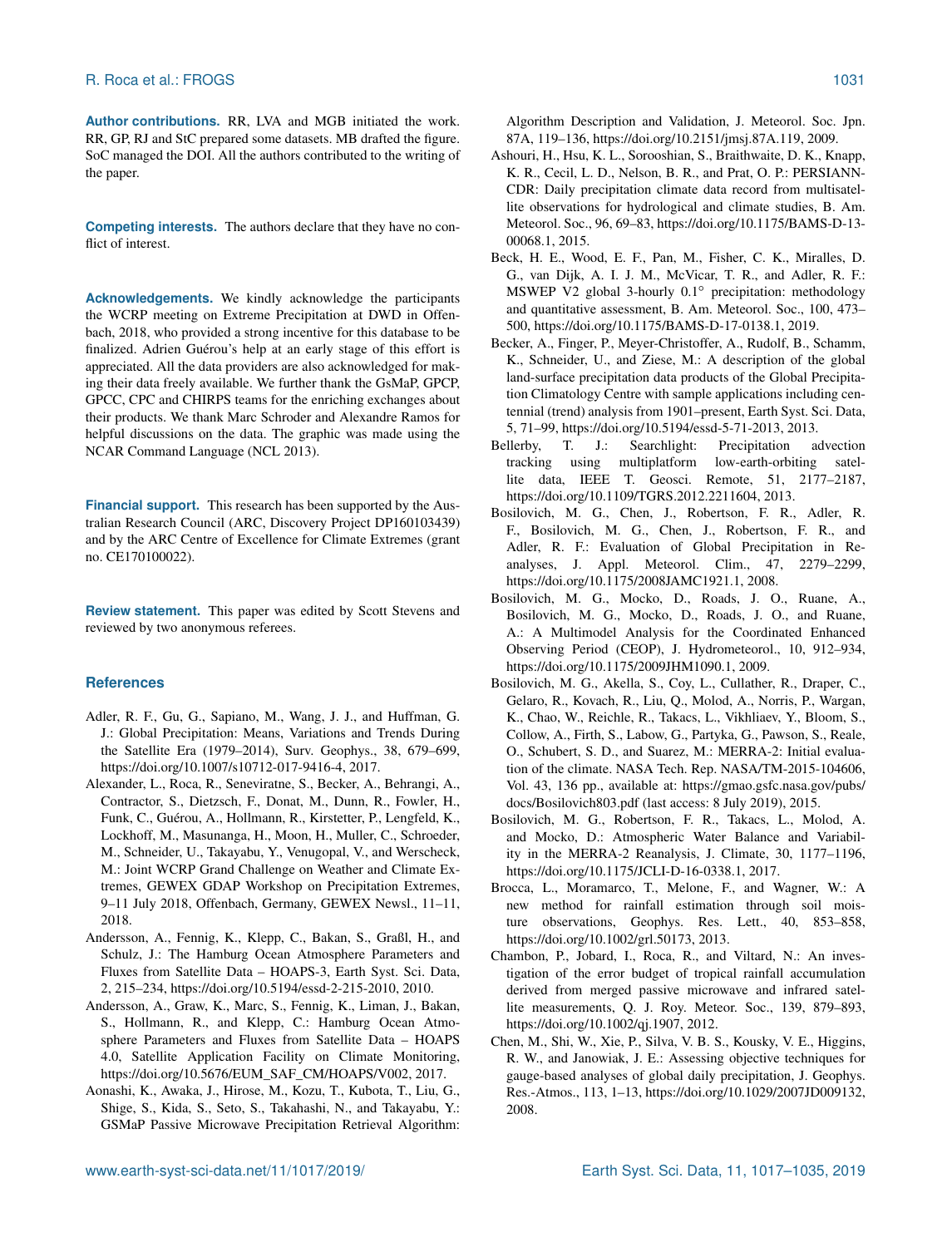- Ciabatta, L., Massari, C., Brocca, L., Gruber, A., Reimer, C., Hahn, S., Paulik, C., Dorigo, W., Kidd, R., and Wagner, W.: SM2RAIN-CCI: a new global long-term rainfall data set derived from ESA CCI soil moisture, Earth Syst. Sci. Data, 10, 267–280, https://doi.org[/10.5194/essd-10-267-2018,](https://doi.org/10.5194/essd-10-267-2018) 2018.
- Contractor, S., Donat, M. G., Alexander, L. V., Ziese, M., Meyer-Christoffer, A., Schneider, U., Rustemeier, E., Becker, A., Durre, I., and Vose, R. S.: Rainfall Estimates on a Gridded Network (REGEN) – A global land-based gridded dataset of daily precipitation from 1950–2013, Hydrol. Earth Syst. Sci. Discuss., https://doi.org[/10.5194/hess-2018-595,](https://doi.org/10.5194/hess-2018-595) in review, 2019.
- Dee, D. P., Uppala, S. M., Simmons, A. J., Berrisford, P., Poli, P., Kobayashi, S., Andrae, U., Balmaseda, M. A., Balsamo, G., Bauer, P., Bechtold, P., Beljaars, A. C. M., van de Berg, L., Bidlot, J., Bormann, N., Delsol, C., Dragani, R., Fuentes, M., Geer, A. J., Haimberger, L., Healy, S. B., Hersbach, H., Hólm, E. V., Isaksen, L., Kållberg, P., Köhler, M., Matricardi, M., McNally, A. P., Monge-Sanz, B. M., Morcrette, J.-J., Park, B.-K., Peubey, C., de Rosnay, P., Tavolato, C., Thépaut, J.-N., and Vitart, F.: The ERA-Interim reanalysis: configuration and performance of the data assimilation system, Q. J. Roy. Meteor. Soc., 137, 553–597, https://doi.org[/10.1002/qj.828,](https://doi.org/10.1002/qj.828) 2011.
- Dunn, R. J. H., Donat, M. G., and Alexander, L. V.: Investigating uncertainties in global gridded datasets of climate extremes, Clim. Past, 10, 2171–2199, https://doi.org[/10.5194/cp-10-2171-](https://doi.org/10.5194/cp-10-2171-2014) [2014,](https://doi.org/10.5194/cp-10-2171-2014) 2014.
- Fennig, K., Schröder, M., and Hollmann, R.: Fundamental Climate Data Record of Microwave Imager Radiances, https://doi.org[/10.5676/EUM\\_SAF\\_CM/FCDR\\_MWI/V003,](https://doi.org/10.5676/EUM_SAF_CM/FCDR_MWI/V003) 2017.
- Ferraro, R. R., Weng, F., Grody, N. C., Zhao, L., Meng, H., Kongoli, C., Pellegrino, P., Qiu, S., and Dean, C.: NOAA operational hydrological products derived from the advanced microwave sounding unit, IEEE T. Geosci. Remote, 43, 1036–1048, https://doi.org[/10.1109/TGRS.2004.843249,](https://doi.org/10.1109/TGRS.2004.843249) 2005.
- Funk, C., Peterson, P., Landsfeld, M., Pedreros, D., Verdin, J., Shukla, S., Husak, G., Rowland, J., Harrison, L., Hoell, A., and Michaelsen, J.: The climate hazards infrared precipitation with stations – A new environmental record for monitoring extremes, Sci. Data, 2, 1–21, https://doi.org[/10.1038/sdata.2015.66,](https://doi.org/10.1038/sdata.2015.66) 2015.
- Gelaro, R., McCarty, W., Suárez, M. J., Todling, R., Molod, A., Takacs, L., Randles, C. A., Darmenov, A., Bosilovich, M. G., Reichle, R., Wargan, K., Coy, L., Cullather, R., Draper, C., Akella, S., Buchard, V., Conaty, A., da Silva, A. M., Gu, W., Kim, G.- K., Koster, R., Lucchesi, R., Merkova, D., Nielsen, J. E., Partyka, G., Pawson, S., Putman, W., Rienecker, M., Schubert, S. D., Sienkiewicz, M., Zhao, B., Gelaro, R., McCarty, W., Suárez, M. J., Todling, R., Molod, A., Takacs, L., Randles, C. A., Darmenov, A., Bosilovich, M. G., Reichle, R., Wargan, K., Coy, L., Cullather, R., Draper, C., Akella, S., Buchard, V., Conaty, A., Silva, A. M. da, Gu, W., Kim, G.-K., Koster, R., Lucchesi, R., Merkova, D., Nielsen, J. E., Partyka, G., Pawson, S., Putman, W., Rienecker, M., Schubert, S. D., Sienkiewicz, M., and Zhao, B.: The Modern-Era Retrospective Analysis for Research and Applications, Version 2 (MERRA-2), J. Climate, 30, 5419–5454, https://doi.org[/10.1175/JCLI-D-16-0758.1,](https://doi.org/10.1175/JCLI-D-16-0758.1) 2017.
- Gopalan, K., Wang, N. Y., Ferraro, R., and Liu, C.: Status of the TRMM 2A12 land precipitation al-

gorithm, J. Atmos. Ocean. Tech., 27, 1343–1354, https://doi.org[/10.1175/2010JTECHA1454.1,](https://doi.org/10.1175/2010JTECHA1454.1) 2010.

- Gosset, M., Alcoba, M., Roca, R., Cloché, S., and Urbani, G.: Evaluation of TAPEER daily estimates and other GPM-era products against dense gauge networks in West Africa, analysing ground reference uncertainty, Q. J. Roy. Meteor. Soc, 144, 255–269, https://doi.org[/10.1002/qj.3335,](https://doi.org/10.1002/qj.3335) 2018.
- Guilloteau, C., Roca, R., and Gosset, M.: A Multiscale Evaluation of the Detection Capabilities of High-Resolution Satellite Precipitation Products in West Africa, J. Hydrometeorol., 17, 2041– 2059, https://doi.org[/10.1175/jhm-d-15-0148.1,](https://doi.org/10.1175/jhm-d-15-0148.1) 2016.
- Haddad, Z. S. and Roca, R.: Toward a Broad Scope Assessment of Global Precipitation Products, available at: [http://www.isac.cnr.](http://www.isac.cnr.it/~ipwg/reports/IPWG-GEWEX-Assessment2017-21_Report_1.pdf) [it/~ipwg/reports/IPWG-GEWEX-Assessment2017-21\\_Report\\_](http://www.isac.cnr.it/~ipwg/reports/IPWG-GEWEX-Assessment2017-21_Report_1.pdf) [1.pdf](http://www.isac.cnr.it/~ipwg/reports/IPWG-GEWEX-Assessment2017-21_Report_1.pdf) (last access: 8 July 2019), 2017.
- Haddad, Z. S., Smith, E. A., Kummerow, C. D., Iguchi, T., Farrar, M. R., Durden, S. L., Alves, M., and Olson, W. S.: The TRMM 'Day-1' Radar/Radiometer Combined Rain-Profiling Algorithm, J. Meteorol. Soc. Jpn., 75, 799–809, 1997.
- Herold, N., Behrangi, A., and Alexander, L. V.: Large uncertainties in observed daily precipitation extremes over land: Uncertainties in Precipitation Extremes, J. Geophys. Res.-Atmos., 122, 668– 681, https://doi.org[/10.1002/2016JD025842,](https://doi.org/10.1002/2016JD025842) 2017.
- Huffman, G. J., Adler, R. F., Morrissey, M. M., Bolvin, D. T., Curtis, S., Joyce, R., McGavock, B., and Susskind, J.: Global Precipitation at One-Degree Daily Resolution from Multisatellite Observations, J. Hydrometeorol., 2, 36–50, https://doi.org[/10.1175/1525-](https://doi.org/10.1175/1525-7541(2001)002<0036:GPAODD>2.0.CO;2) [7541\(2001\)002<0036:GPAODD>2.0.CO;2,](https://doi.org/10.1175/1525-7541(2001)002<0036:GPAODD>2.0.CO;2) 2001.
- Huffman, G. J., Bolvin, D. T., Nelkin, E. J., Wolff, D. B., Adler, R. F., Gu, G., Hong, Y., Bowman, K. P., and Stocker, E. F.: The TRMM Multisatellite Precipitation Analysis (TMPA): Quasi-Global, Multiyear, Combined-Sensor Precipitation Estimates at Fine Scales, J. Hydrometeorol., 8, 38–55, https://doi.org[/10.1175/JHM560.1,](https://doi.org/10.1175/JHM560.1) 2007.
- Huffman, G. J., Bolvin, D. T., and Nelkin, E. J.: Integrated MultisatellitE Retrievals for GPM (IMERG) technical documentation, available at: [https://pmm.nasa.gov/sites/default/files/document\\_](https://pmm.nasa.gov/sites/default/files/document_files/IMERG_doc.pdf) [files/IMERG\\_doc.pdf](https://pmm.nasa.gov/sites/default/files/document_files/IMERG_doc.pdf) (last access: 8 July 2019), 2017.
- Joyce, R. J. and Xie, P.: Kalman Filter–Based CMORPH, J. Hydrometeorol., 12, 1547–1563, https://doi.org[/10.1175/JHM-D-](https://doi.org/10.1175/JHM-D-11-022.1)[11-022.1,](https://doi.org/10.1175/JHM-D-11-022.1) 2011.
- Joyce, R. J., Janowiak, J. E., Arkin, P. A., and Xie, P.: CMORPH: A Method that Produces Global Precipitation Estimates from Passive Microwave and Infrared Data at High Spatial and Temporal Resolution, J. Hydrometeorol., 5, 487–503, https://doi.org[/10.1175/1525-](https://doi.org/10.1175/1525-7541(2004)005<0487:CAMTPG>2.0.CO;2) [7541\(2004\)005<0487:CAMTPG>2.0.CO;2,](https://doi.org/10.1175/1525-7541(2004)005<0487:CAMTPG>2.0.CO;2) 2004.
- Kalnay, E., Kanamitsu, M., Kistler, R., Collins, W., Deaven, D., Gandin, L., Iredell, M., Saha, S., White, G., Woollen, J., Zhu, Y., Leetmaa, A., Reynolds, R., Chelliah, M., Ebisuzaki, W., Higgins, W., Janowiak, J., Mo, K. C., Ropelewski, C., Wang, J., Jenne, R., Joseph, D., Kalnay, E., Kanamitsu, M., Kistler, R., Collins, W., Deaven, D., Gandin, L., Iredell, M., Saha, S., White, G., Woollen, J., Zhu, Y., Chelliah, M., Ebisuzaki, W., Higgins, W., Janowiak, J., Mo, K. C., Ropelewski, C., Wang, J., Leetmaa, A., Reynolds, R., Jenne, R., and Joseph, D.: The NCEP/NCAR 40-Year Reanalysis Project, B.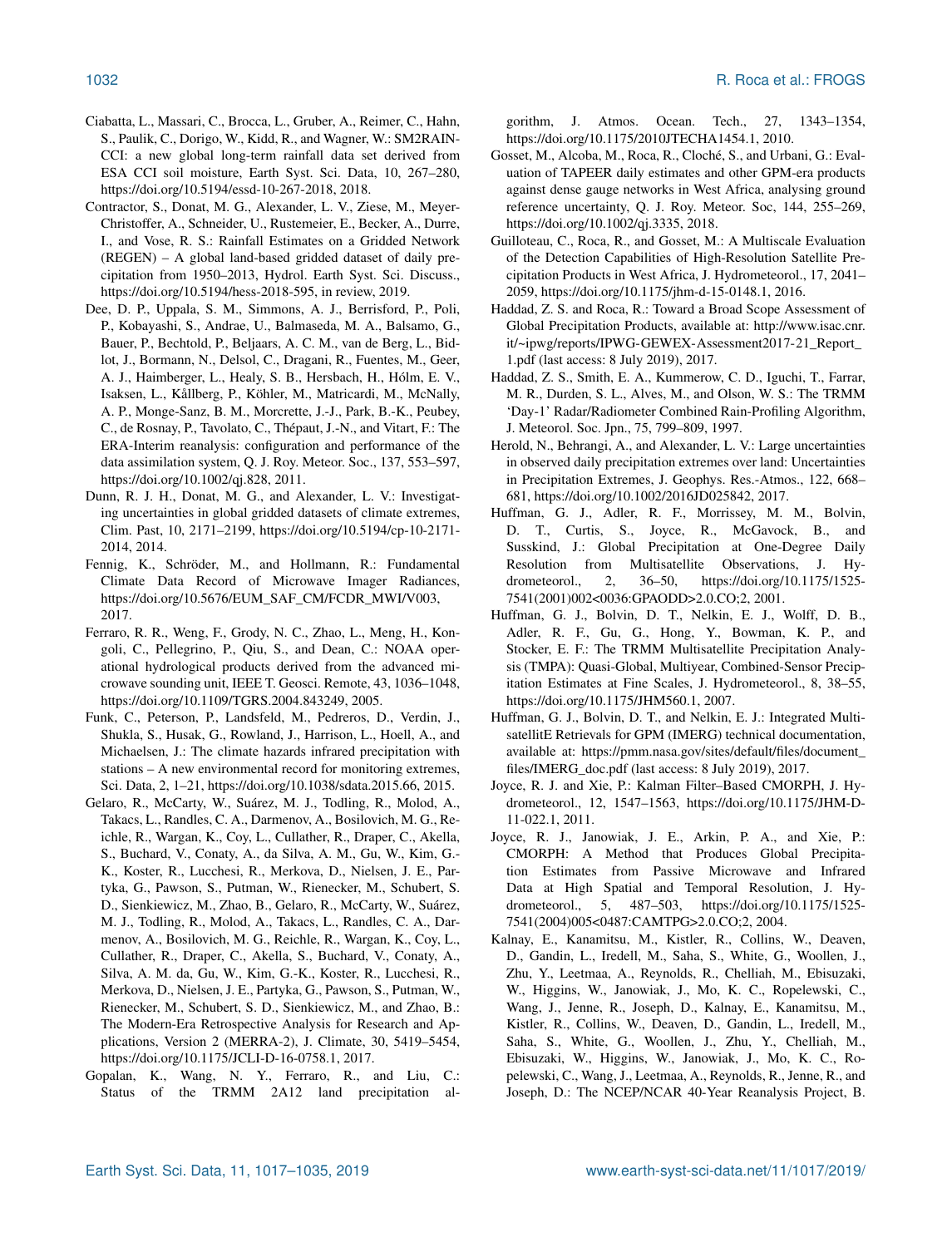Am. Meteorol. Soc., 77, 437–471, https://doi.org[/10.1175/1520-](https://doi.org/10.1175/1520-0477(1996)077<0437:TNYRP>2.0.CO;2) [0477\(1996\)077<0437:TNYRP>2.0.CO;2,](https://doi.org/10.1175/1520-0477(1996)077<0437:TNYRP>2.0.CO;2) 1996.

- Kidd, C., Kniveton, D. R., Todd, M. C., and Bellerby, T. J.: Satellite Rainfall Estimation Using Combined Passive Microwave and Infrared Algorithms, J. Hydrometeorol., 4, 1088–1104, https://doi.org[/10.1175/1525-](https://doi.org/10.1175/1525-7541(2003)004<1088:sreucp>2.0.co;2) [7541\(2003\)004<1088:sreucp>2.0.co;2,](https://doi.org/10.1175/1525-7541(2003)004<1088:sreucp>2.0.co;2) 2003.
- Klepp, C., Bumke, K., Bakan, S., and Bauer, P.: Ground validation of oceanic snowfall detection in satellite climatologies during LOFZY, Tellus A, 62, 469–480, https://doi.org[/10.1111/j.1600-](https://doi.org/10.1111/j.1600-0870.2010.00459.x) [0870.2010.00459.x,](https://doi.org/10.1111/j.1600-0870.2010.00459.x) 2010.
- Kobayashi S., Ota, Y., Harada, Y., Ebita, A., Moriya, M., Onoda, H., Onogi, K., Kamahori, H., Kobayashi, C., Endo, H., Miyaoka, K., and Takahashi, K.: The JRA-55 Reanalysis: General Specifications and Basic Characteristics, J. Meteorol. Soc. Jpn. Ser. II, 93, 5–48, https://doi.org[/10.2151/jmsj.2015-001,](https://doi.org/10.2151/jmsj.2015-001) 2015.
- Kubota, T., Shige, S., Hashizume, H., Aonashi, K., Takahashi, N., Seto, S., Hirose, M., Takayabu, Y. N., Ushio, T., Nakagawa, K., Iwanami, K., Kachi, M., and Okamoto, K.: Global Precipitation Map Using Satellite-Borne Microwave Radiometers by the GSMaP Project: Production and Validation, IEEE T. Geosci. Remote, 45, 2259–2275, https://doi.org[/10.1109/tgrs.2007.895337,](https://doi.org/10.1109/tgrs.2007.895337) 2007.
- Kummerow, C., Olson, W. S., and Giglio, L.: A simplified scheme for obtaining precipitation and vertical hydrometeor profiles from passive microwave sensors, IEEE T. Geosci. Remote, 34, 1213–1232, https://doi.org[/10.1109/36.536538,](https://doi.org/10.1109/36.536538) 1996.
- Kummerow, C., Hong, Y., Olson, W. S., Yang, S., Adler, R. F., Mc-Collum, J., Ferraro, R., Petty, G., Shin, D.-B., Wilheit, T. T., Kummerow, C., Hong, Y., Olson, W. S., Yang, S., Adler, R. F., McCollum, J., Ferraro, R., Petty, G., Shin, D.-B., and Wilheit, T. T.: The Evolution of the Goddard Profiling Algorithm (GPROF) for Rainfall Estimation from Passive Microwave Sensors, J. Appl. Meteorol., 40, 1801–1820, https://doi.org[/10.1175/1520-](https://doi.org/10.1175/1520-0450(2001)040<1801:TEOTGP>2.0.CO;2) [0450\(2001\)040<1801:TEOTGP>2.0.CO;2,](https://doi.org/10.1175/1520-0450(2001)040<1801:TEOTGP>2.0.CO;2) 2001.
- Levizzani, V., Kidd, C., Aonashi, K., Bennartz, R., Ferraro, R. R., Huffman, G. J., Roca, R., Turk, F. J., and Wang, N.-Y.: The activities of the International Precipitation Working Group, Q. J. Roy. Meteor. Soc., 144, 3–15, https://doi.org[/10.1002/qj.3214,](https://doi.org/10.1002/qj.3214) 2018.
- Maggioni, V., Meyers, P. C., and Robinson, M. D.: A Review of Merged High-Resolution Satellite Precipitation Product Accuracy during the Tropical Rainfall Measuring Mission (TRMM) Era, J. Hydrometeorol., 17, 1101–1117, https://doi.org[/10.1175/jhm-d-15-0190.1,](https://doi.org/10.1175/jhm-d-15-0190.1) 2016.
- Maidment, R. I., Grimes, D., Black, E., Tarnavsky, E., Young, M., Greatrex, H., Allan, R. P., Stein, T., Nkonde, E., Senkunda, S., and Alcántara, E. M. U.: A new, long-term daily satellite-based rainfall dataset for operational monitoring in Africa, Sci. Data, 4, 1–19, https://doi.org[/10.1038/sdata.2017.63,](https://doi.org/10.1038/sdata.2017.63) 2017.
- Mega, T., Ushio, T., Matsuda, T., Kubota, T., Kachi, M., and Oki, R.: Gauge-Adjusted Global Satellite Mapping of Precipitation, IEEE T. Geosci. Remote, 57, 1928–1935, https://doi.org[/10.1109/TGRS.2018.2870199,](https://doi.org/10.1109/TGRS.2018.2870199) 2018.
- Miao, C., Ashouri, H., Hsu, K.-L., Sorooshian, S., and Duan, Q.: Evaluation of the PERSIANN-CDR Daily Rainfall Estimates in Capturing the Behavior of Extreme Precipitation Events over China, J. Hydrometeorol., 16, 1387–1396, https://doi.org[/10.1175/JHM-D-14-0174.1,](https://doi.org/10.1175/JHM-D-14-0174.1) 2015.
- Molod, A., Takacs, L., Suarez, M., and Bacmeister, J.: Development of the GEOS-5 atmospheric general circulation model: evolution from MERRA to MERRA2, Geosci. Model Dev., 8, 1339–1356, https://doi.org[/10.5194/gmd-8-1339-2015,](https://doi.org/10.5194/gmd-8-1339-2015) 2015.
- Nguyen, P., Shearer, E. J., Tran, H., Ombadi, M., Hayatbini, N., Palacios, T., Huynh, P., Braithwaite, D., Updegraff, G., Hsu, K., Kuligowski, B., Logan, W. S., and Sorooshian, S.: The CHRS data portal, an easily accessible public repository for PER-SIANN global satellite precipitation data, Sci. Data, 6, 1–10, https://doi.org[/10.1038/sdata.2018.296,](https://doi.org/10.1038/sdata.2018.296) 2019.
- Novella, N. S. and Thiaw, W. M.: African rainfall climatology version 2 for famine early warning systems, J. Appl. Meteorol. Clim., 52, 588–606, https://doi.org[/10.1175/JAMC-D-11-](https://doi.org/10.1175/JAMC-D-11-0238.1) [0238.1,](https://doi.org/10.1175/JAMC-D-11-0238.1) 2013.
- Park, K. J., Yoshimura, K., Kim, H., and Oki, T.: Chronological development of terrestrial mean precipitation, B. Am. Meteorol. Soc., 98, 2411–2428, https://doi.org[/10.1175/BAMS-D-16-](https://doi.org/10.1175/BAMS-D-16-0005.1) [0005.1,](https://doi.org/10.1175/BAMS-D-16-0005.1) 2017.
- Potter, G. L., Carriere, L., Hertz, J. D., Bosilovich, M., Duffy, D., Lee, T., and Williams, D. N.: Enabling reanalysis research using the collaborative reanalysis technical environment (CREATE), B. Am. Meteorol. Soc., 99, 677–687, https://doi.org[/10.1175/BAMS-D-17-0174.1,](https://doi.org/10.1175/BAMS-D-17-0174.1) 2018.
- Pricope, N. G., Husak, G., Lopez-Carr, D., Funk, C., and Michaelsen, J.: The climate-population nexus in the East African Horn: Emerging degradation trends in rangeland and pastoral livelihood zones, Global Environ. Chang., 23, 1525–1541, https://doi.org[/10.1016/j.gloenvcha.2013.10.002,](https://doi.org/10.1016/j.gloenvcha.2013.10.002) 2013.
- Rienecker, M. M., Suarez, M. J., Gelaro, R., Todling, R., Bacmeister, J., Liu, E., Bosilovich, M. G., Schubert, S. D., Takacs, L., Kim, G.-K., Bloom, S., Chen, J., Collins, D., Conaty, A., da Silva, A., Gu, W., Joiner, J., Koster, R. D., Lucchesi, R., Molod, A., Owens, T., Pawson, S., Pegion, P., Redder, C. R., Reichle, R., Robertson, F. R., Ruddick, A. G., Sienkiewicz, M., Woollen, J., Rienecker, M. M., Suarez, M. J., Gelaro, R., Todling, R., Julio Bacmeister, Liu, E., Bosilovich, M. G., Schubert, S. D., Takacs, L., Kim, G.-K., Bloom, S., Chen, J., Collins, D., Conaty, A., Silva, A. da, Gu, W., Joiner, J., Koster, R. D., Lucchesi, R., Molod, A., Owens, T., Pawson, S., Pegion, P., Redder, C. R., Reichle, R., Robertson, F. R., Ruddick, A. G., Sienkiewicz, M., and Woollen, J.: MERRA: NASA's Modern-Era Retrospective Analysis for Research and Applications, J. Climate, 24, 3624–3648, https://doi.org[/10.1175/JCLI-D-11-00015.1,](https://doi.org/10.1175/JCLI-D-11-00015.1) 2011.
- Roca, R., Chambon, P., Jobard, I., Kirstetter, P. E., Gosset, M., and Bergés, J. C.: Comparing satellite and surface rainfall products over West Africa at meteorologically relevant scales during the AMMA campaign using error estimates, J. Appl. Meteorol. Clim., 49, 715–731, https://doi.org[/10.1175/2009JAMC2318.1,](https://doi.org/10.1175/2009JAMC2318.1) 2010.
- Roca, R., Brogniez, H., Chambon, P., Chomette, O., Cloché, S., Gosset, M. E., Mahfouf, J.-F., Raberanto, P., and Viltard, N.: The Megha-Tropiques mission: a review after three years in orbit, Front. Earth Sci., 3, 17 pp., https://doi.org[/10.3389/feart.2015.00017,](https://doi.org/10.3389/feart.2015.00017) 2015.
- Roca, R., Taburet, N., Lorant, E., Chambon, P., Gosset, M., Alcoba, M., Cloché, S., Dufour, C., and Guilloteau, C.: Quantifying the contribution of the Megha-Tropiques mission to the estimation of daily accumulated rainfall in the Tropics, 144, 49–63, https://doi.org[/10.1002/qj.3327,](https://doi.org/10.1002/qj.3327) 2018.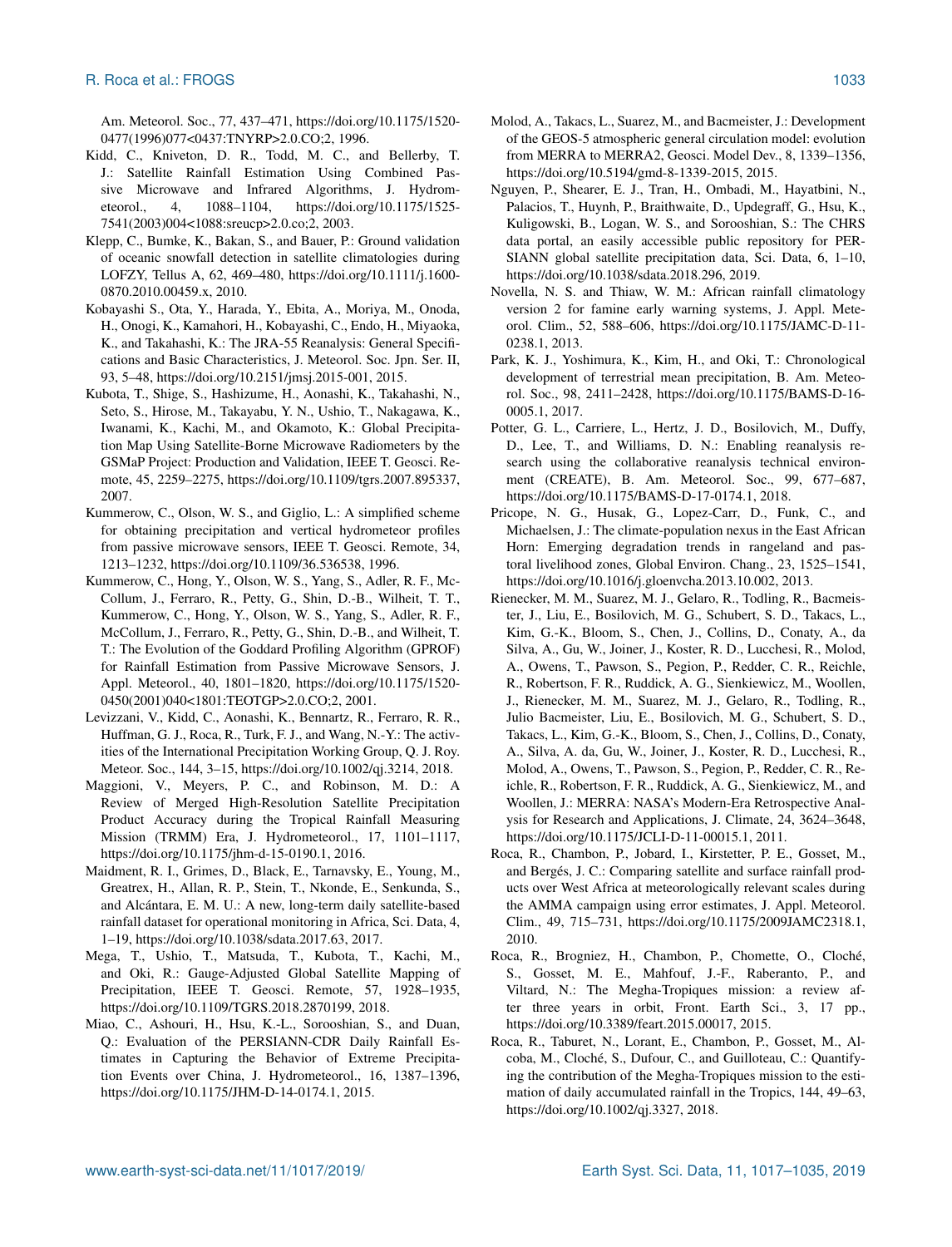- Roca, R., Alexander, L. V., Potter, G., Bador, M., Jucá, R., Contractor, S., Bosilovich, M. G., and Cloché, S.: FROGs: a daily 1° × 1° gridded precipitation database of rain gauge, satellite and reanalysis products, https://doi.org[/10.14768/06337394-](https://doi.org/10.14768/06337394-73A9-407C-9997-0E380DAC5598) [73A9-407C-9997-0E380DAC5598,](https://doi.org/10.14768/06337394-73A9-407C-9997-0E380DAC5598) 2019.
- Saha, S., Moorthi, S., Pan, H.-L., Wu, X., Wang, J., Nadiga, S., Tripp, P., Kistler, R., Woollen, J., Behringer, D., Liu, H., Stokes, D., Grumbine, R., Gayno, G., Wang, J., Hou, Y.-T., Chuang, H., Juang, H.-M. H., Sela, J., Iredell, M., Treadon, R., Kleist, D., Van Delst, P., Keyser, D., Derber, J., Ek, M., Meng, J., Wei, H., Yang, R., Lord, S., van den Dool, H., Kumar, A., Wang, W., Long, C., Chelliah, M., Xue, Y., Huang, B., Schemm, J.-K., Ebisuzaki, W., Lin, R., Xie, P., Chen, M., Zhou, S., Higgins, W., Zou, C.-Z., Liu, Q., Chen, Y., Han, Y., Cucurull, L., Reynolds, R. W., Rutledge, G., Goldberg, M., Saha, S., Moorthi, S., Pan, H.-L., Wu, X., Wang, J., Nadiga, S., Tripp, P., Kistler, R., Woollen, J., Behringer, D., Liu, H., Stokes, D., Grumbine, R., Gayno, G., Wang, J., Hou, Y.-T., Chuang, H., Juang, H.-M. H., Sela, J., Iredell, M., Treadon, R., Kleist, D., Delst, P. Van, Keyser, D., Derber, J., Ek, M., Meng, J., Wei, H., Yang, R., Lord, S., Dool, H. van den, Kumar, A., Wang, W., Long, C., Chelliah, M., Xue, Y., Huang, B., Schemm, J.-K., Ebisuzaki, W., Lin, R., Xie, P., Chen, M., Zhou, S., Higgins, W., Zou, C.-Z., Liu, Q., Chen, Y., Han, Y., Cucurull, L., Reynolds, R. W., Rutledge, G., and Goldberg, M.: The NCEP Climate Forecast System Reanalysis, B. Am. Meteorol. Soc., 91, 1015–1058, https://doi.org[/10.1175/2010BAMS3001.1,](https://doi.org/10.1175/2010BAMS3001.1) 2010.
- Schamm, K., Ziese, M., Becker, A., Finger, P., Meyer-Christoffer, A., Schneider, U., Schröder, M., and Stender, P.: Global gridded precipitation over land: a description of the new GPCC First Guess Daily product, Earth Syst. Sci. Data, 6, 49–60, https://doi.org[/10.5194/essd-6-49-2014,](https://doi.org/10.5194/essd-6-49-2014) 2014.
- Schröder, M., Lockhoff, M., Forsythe, J. M., Cronk, H. Q., Haar, T. H. V., and Bennartz, R.: The GEWEX water vapor assessment: Results from intercomparison, trend, and homogeneity analysis of total column water vapor, J. Appl. Meteorol. Clim., 55, 1633– 1649, https://doi.org[/10.1175/jamc-d-15-0304.1,](https://doi.org/10.1175/jamc-d-15-0304.1) 2016.
- Schröder, M., Lockhoff, M., Fell, F., Forsythe, J., Trent, T., Bennartz, R., Borbas, E., Bosilovich, M. G., Castelli, E., Hersbach, H., Kachi, M., Kobayashi, S., Kursinski, E. R., Loyola, D., Mears, C., Preusker, R., Rossow, W. B., and Saha, S.: The GEWEX Water Vapor Assessment archive of water vapour products from satellite observations and reanalyses, Earth Syst. Sci. Data, 10, 1093–1117, https://doi.org[/10.5194/essd-10-1093-](https://doi.org/10.5194/essd-10-1093-2018) [2018,](https://doi.org/10.5194/essd-10-1093-2018) 2018.
- Schröder, M., Lockhoff, M., Shi, L., August, T., Bennartz, R., Brogniez, H., Calbet, X., Fell, F., Forsythe, J., Gambacorta, A., Ho, S., Kursinski, E., Reale, A., Trent, T., and Yang, Q.: The GEWEX Water Vapor Assessment: Overview and Introduction to Results and Recommendations, Remote Sens., 11, 251, https://doi.org[/10.3390/rs11030251,](https://doi.org/10.3390/rs11030251) 2019.
- Shiu, C.-J., Liu, S. C., Fu, C., Dai, A., and Sun, Y.: How much do precipitation extremes change in a warming climate?, Geophys. Res. Lett., 39, L17707, https://doi.org[/10.1029/2012GL052762,](https://doi.org/10.1029/2012GL052762) 2012.
- Simmons, A. J., Willett, K. M., Jones, P. D., Thorne, P. W., and Dee, D. P.: Low-frequency variations in surface atmospheric humidity, temperature, and precipitation: Inferences from reanalyses and monthly gridded observational data sets, J. Geophys. Res., 115, D01110, https://doi.org[/10.1029/2009JD012442,](https://doi.org/10.1029/2009JD012442) 2010.
- Sorooshian, S., Hsu, K., Braithwaite, D., Ashouri, H., and NOAA CDR Program: NOAA Climate Data Record (CDR) of Precipitation Estimation from Remotely Sensed Information using Artificial Neural Networks (PERSIANN-CDR), Version 1 Revision 1. NOAA's National C enters for Environmental Information, https://doi.org[/10.7289/V51V5BWQ,](https://doi.org/10.7289/V51V5BWQ) 2014.
- Stubenrauch, C. J., Rossow, W. B., Kinne, S., Ackerman, S., Cesana, G., Chepfer, H., Di Girolamo, L., Getzewich, B., Guignard, A., Heidinger, A., Maddux, B. C., Menzel, W. P., Minnis, P., Pearl, C., Platnick, S., Poulsen, C., Riedi, J., Sun-Mack, S., Walther, A., Winker, D., Zeng, S., and Zhao, G.: Assessment of global cloud datasets from satellites: Project and database initiated by the GEWEX radiation panel, B. Am. Meteorol. Soc., 94, 1031–1049, https://doi.org[/10.1175/BAMS-D-12-](https://doi.org/10.1175/BAMS-D-12-00117.1) [00117.1,](https://doi.org/10.1175/BAMS-D-12-00117.1) 2013.
- Sun, Q., Miao, C., Duan, Q., Ashouri, H., Sorooshian, S., and Hsu, K.-L.: A review of global precipitation datasets: data sources, estimation, and intercomparisons, Rev. Geophys., 56, 79–107, https://doi.org[/10.1002/2017RG000574,](https://doi.org/10.1002/2017RG000574) 2018.
- Takacs, L. L., Suárez, M. J., and Todling, R.: Maintaining atmospheric mass and water balance in reanalyses, Q. J. Roy. Meteor. Soc., 142, 1565–1573, https://doi.org[/10.1002/qj.2763,](https://doi.org/10.1002/qj.2763) 2016.
- Tan, M. L. and Santo, H.: Comparison of GPM IMERG, TMPA 3B42 and PERSIANN-CDR satellite precipitation products over Malaysia, Atmos. Res., 202, 63–76, https://doi.org[/10.1016/j.atmosres.2017.11.006,](https://doi.org/10.1016/j.atmosres.2017.11.006) 2018.
- Tapiador, F. J., Navarro, A., Levizzani, V., García-Ortega, E., Huffman, G. J., Kidd, C., Kucera, P. A., Kummerow, C. D., Masunaga, H., Petersen, W. A., Roca, R., Sánchez, J. L., Tao, W. K., and Turk, F. J.: Global precipitation measurements for validating climate models, Atmos. Res., 197, 1–20, https://doi.org[/10.1016/j.atmosres.2017.06.021,](https://doi.org/10.1016/j.atmosres.2017.06.021) 2017.
- Tapiador, F. J., Roca, R., Genio, A. Del, Dewitte, B., Petersen, W., and Zhang, F.: Is precipitation a good metric for model performance?, B. Am. Meteorol. Soc., 100, 223–233, https://doi.org[/10.1175/BAMS-D-17-0218.1,](https://doi.org/10.1175/BAMS-D-17-0218.1) 2019.
- Uppala, S. M., KÅllberg, P. W., Simmons, A. J., Andrae, U., Bechtold, V. D. C., Fiorino, M., Gibson, J. K., Haseler, J., Hernandez, A., Kelly, G. A., Li, X., Onogi, K., Saarinen, S., Sokka, N., Allan, R. P., Andersson, E., Arpe, K., Balmaseda, M. A., Beljaars, A. C. M., Berg, L. Van De, Bidlot, J., Bormann, N., Caires, S., Chevallier, F., Dethof, A., Dragosavac, M., Fisher, M., Fuentes, M., Hagemann, S., Hólm, E., Hoskins, B. J., Isaksen, L., Janssen, P. A. E. M., Jenne, R., Mcnally, A. P., Mahfouf, J.-F., Morcrette, J.-J., Rayner, N. A., Saunders, R. W., Simon, P., Sterl, A., Trenberth, K. E., Untch, A., Vasiljevic, D., Viterbo, P., and Woollen, J.: The ERA-40 re-analysis, Q. J. Roy. Meteor. Soc., 131, 2961– 3012, https://doi.org[/10.1256/qj.04.176,](https://doi.org/10.1256/qj.04.176) 2005.
- Ushio, T., Kubota, T., Shige, S., Okamoto, K., Aonashi, K., Inoue, T., Takahashi, N., Iguchi, T., Kachi, M., Oki, R., Morimoto, T., and Kawasaki, Z.: A Kalman Filter Approach to the Global Satellite Mapping of Precipitation (GSMaP) from Combined Passive Microwave and Infrared Radiometric Data, J. Meteorol. Soc. Jpn., 87A, 137–151, https://doi.org[/10.2151/jmsj.87a.137,](https://doi.org/10.2151/jmsj.87a.137) 2009.
- Vila, D. A., de Goncalves, L. G. G., Toll, D. L., and Rozante, J. R.: Statistical Evaluation of Combined Daily Gauge Observations and Rainfall Satellite Estimates over Continental South America, J. Hydrometeorol., 10, 533–543, https://doi.org[/10.1175/2008JHM1048.1,](https://doi.org/10.1175/2008JHM1048.1) 2009.